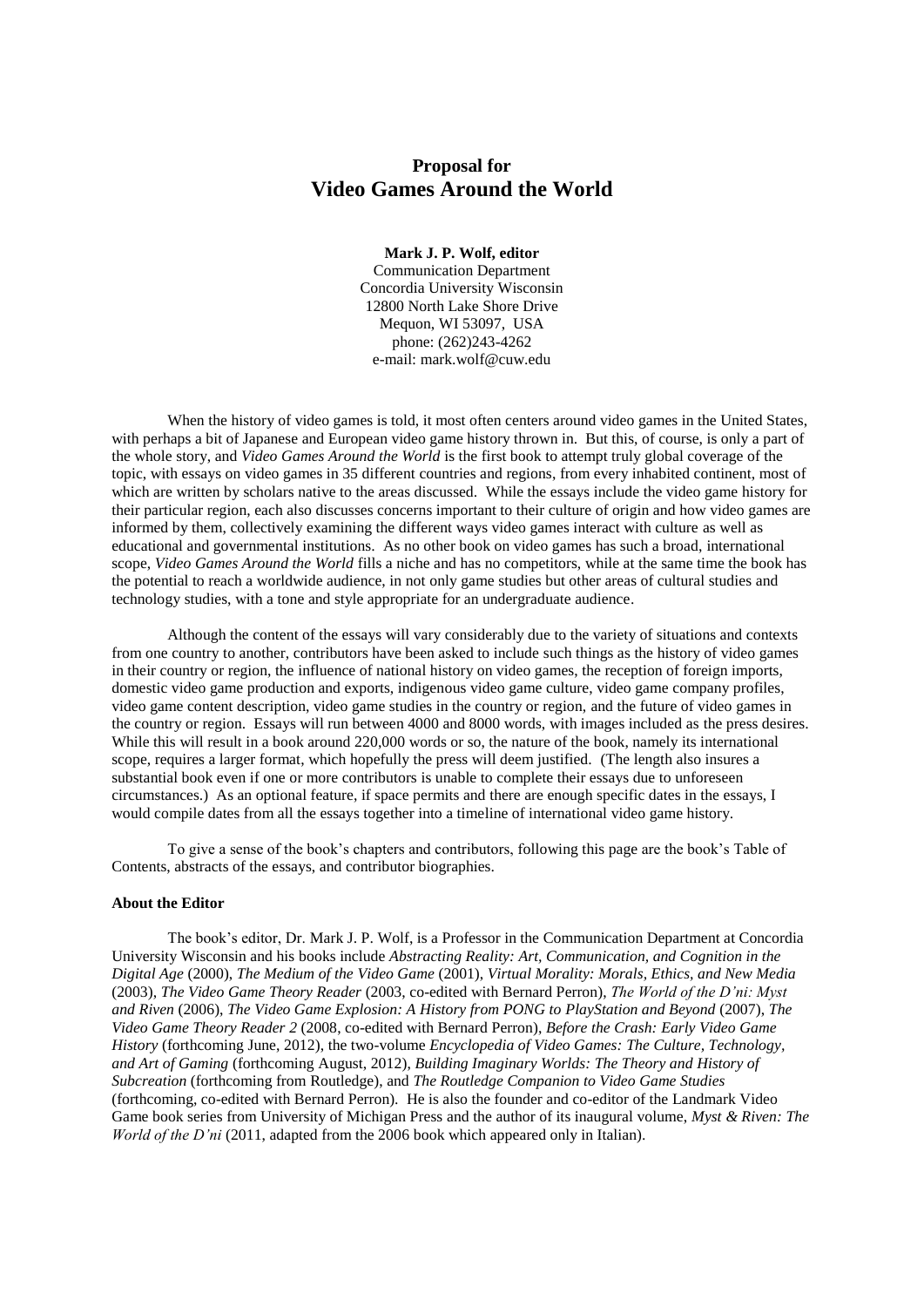# **Video Games Around the World — Table of Contents**

| Introduction                     | Mark J. P. Wolf                              |
|----------------------------------|----------------------------------------------|
| Africa                           | Wesley Kirinya                               |
| Arab World                       | Radwan Kasmiya                               |
| Argentina                        | Graciela Alicia Esnaola                      |
| Austria                          | Konstantin Mitgutsch & Herbert Rosenstingl   |
| Australia                        | Thomas A. Apperley                           |
| <b>Brazil</b>                    | Lynn Alves                                   |
| Canada                           | Dominic Arsenault & Louis-Martin Guay        |
| China                            | Anthony Y. H. Fung & Sara Xueting Liao       |
| <b>Czech and Slovak Republic</b> | Patrik Vacek                                 |
| Finland                          | Frans Mäyrä                                  |
| France                           | <b>Alexis Blanchet</b>                       |
| Germany                          | Michael Liebe                                |
| Hong Kong                        | Benjamin Wai-ming Ng                         |
| Hungary                          | Tamás Beregi                                 |
| India                            | Souvik Muhkerjee                             |
| Indonesia                        | Inaya Rahkmani & Hikmat Darmawan             |
| Ireland                          | Deborah Mellamphy                            |
| Italy                            | Matteo Bittanti                              |
| Japan                            | Bryan Hikari Hartzheim                       |
| Mexico                           | Frederick Luis Aldama                        |
| The Netherlands                  | <b>Joost Raessens</b>                        |
| New Zealand                      | <b>Melanie Swalwell</b>                      |
| Poland                           | P. Konrad Budziszewski                       |
| Portugal                         | Nelson Zagalo                                |
| Russia                           | Svetlana Dragayeva                           |
| Scandinavia                      | Lars Konzack                                 |
| Singapore                        | Peichi Chung                                 |
| South Korea                      | Peichi Chung                                 |
| Spain                            | Manuel Garin & Victor Manuel Martinez        |
| Thailand                         | Songsri Soranastaporn                        |
| Turkey                           | Erdal Yilmaz, Cetin Tuker, & Kursat Cagiltay |
| <b>United Kingdom</b>            | <b>Barry Atkins</b>                          |
| <b>United States of America</b>  | Mark J. P. Wolf                              |
| Uruguay                          | Gonzalo Frasca                               |
| Venezuela                        | Thomas A. Apperley                           |
|                                  |                                              |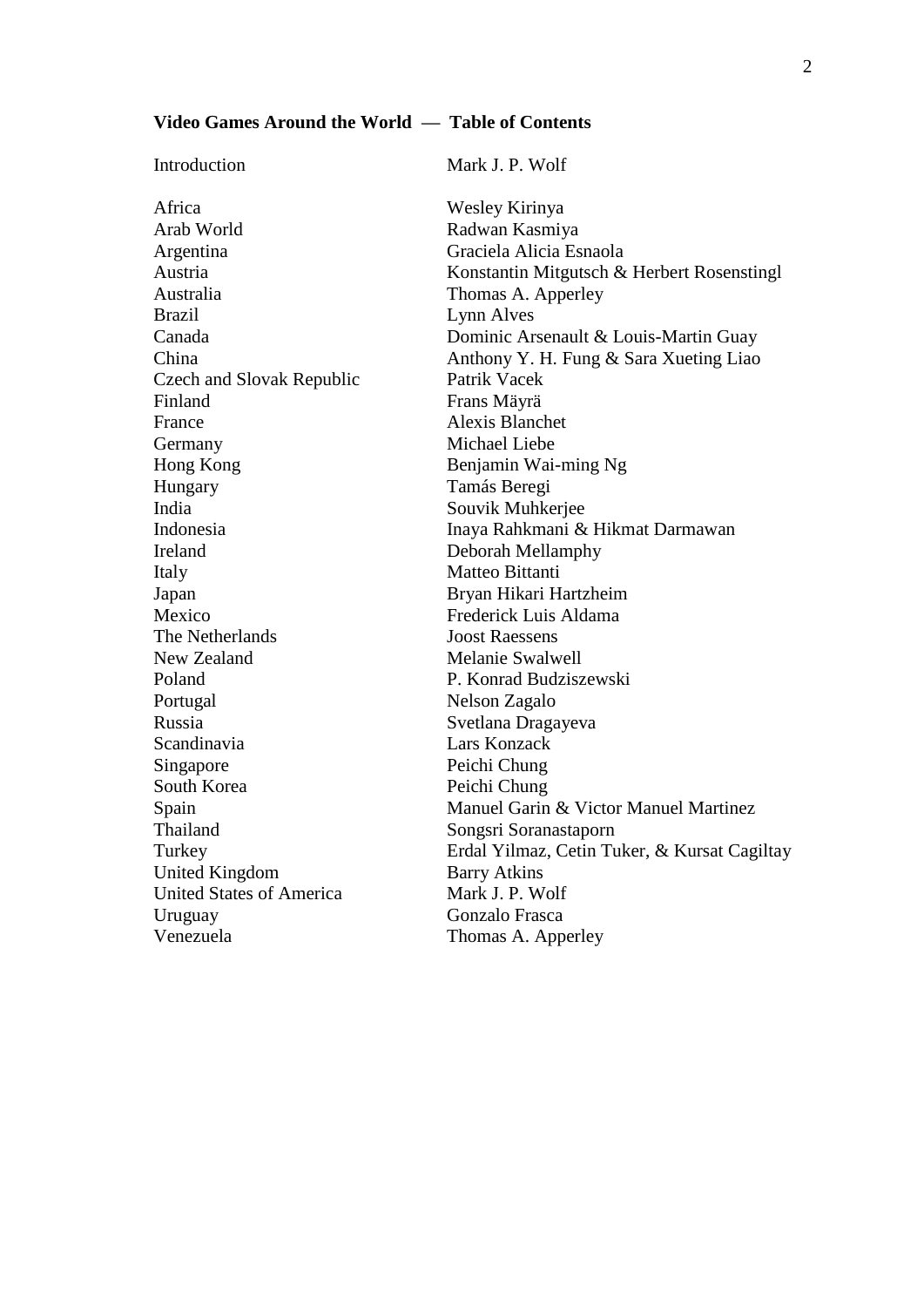# **Video Games Around the World — Abstracts**

## **Africa**

## *Wesley Kirinya*

Games in general have been an integral part of the African culture, just like any other culture in the world. Video games were first introduced via game consoles and computers in the late 1980s and started rising in popularity during the 1990s when more graphically appealing game consoles with more complicated control pads came into the market. Some of the most popular consoles in the early 1990s were the Sega Mega Drive, the Nintendo Entertainment System (NES), and the Super Nintendo Entertainment System (SNES), followed by the PlayStation in the late 1990s. The most popular games in the early 1990s were ports of *Mario Bros.* (1983), *Super Mario Bros.* (1985), *The Legend of Zelda* (1986), and *Sonic the Hedgehog* (1991).

In addition to looking at the history of video games in Africa, this essay will examine the demographic of video game players in the early 1990s, and video games' relationship with other media, as well as the personal computer and mobile devices. The essay will also examine the period of the mid-2000s when development studios emerged in South Africa, Ghana, and Kenya, small, ad-hoc studios started by gaming enthusiasts. Several of these companies and their games will also be profiled.

Examples will also be given of the sense of influence of national history and cultures (or lack thereof) in video games developed in Africa. *The Adventures of Nyangi* (2007), for example, has a Kenyan Maasai cultural background, with characters, props, and items in the game were inspired by the Maasai culture. Other games are not based on African or African-nationals culture; *Sword of Sygos* (2005), a video game developed in Ghana, was based on Greek mythology. A South African video game, *Minis*, developed by Luma Arcade, is based on racing cars of the Mini model. The political nature of most Africa countries makes it politically difficult to make a game based on their national history, for example the struggle for independence. It's not really an issue of whether the public will accept the game, but rather an issue of whether the political class will. Game developers don't have the muscle to push their games past the political wall or the complex and sensitive ways to present national history issues.

Foreign imports have been widely accepted and have played a key role in introducing video games to Africa. Social games such as the games on Facebook and more casual games such as the games in Yahoo have led to an increase of game players especially female players. From a developer's perspective, foreign games have provided steep competition. Foreign companies have larger budgets and more talented teams thus making the quality of games they produce much higher. However, foreign games have led to the development of tools that make it easier for African developers to create games, and it is easier to sell a local game to the local people than a foreign one. However, the local markets are still small. The trick is to have a concept that can appeal to a large enough local market. Thus, domestic video game production is growing slowly.

Video game culture in Africa is mainly centered around game-playing parties of five or more players. The culture of playing games in a large social setting extends from other entertainment events in African cultures. Anything fun needs to be shared. The more the people involved, the more interesting it is. The best way to share in the experience is to participate. This is partially why video games have been accepted in Africa. The future for video games looks bright in Africa. Social gaming has seen great growth especially with an increase in the number of Facebook users. Mobile games are also growing with the growth of mobile devices. These two platforms are the most promising in the future of games in Africa.

## **Arab World**

## *Radwan Kasmiya*

The Middle Eastern and Arabian market includes all Arab-speaking countries in Asia and North Africa (300 million people) and spreads out to reach Moslem communities over the world (1.5 billion people). It has always been looked at as a developing consumer-based market, and many international publishers have gained their experience in the region in a tough way, leading them to conclude that this market is evolving rapidly with an impressive growth rate, despite a near 90% rate of piracy. Yet, since the first wave of personal home computers, many local companies (mostly founded by dreamers and university students) have started to venture in this domain against all odds, dealing with piracy, the technology gap, and harsh censorship in tiny markets.

Backed by an eager audience and lack of local content, most video games that were developed in the region was considered as Docu-games or even propaganda for creating a new breed of serious games based on modern political conflicts like the Arab-Israeli wars and Palestinian conflict, games like *Under Ash*, *Under Siege*, and *Jenin*.

The most distinguished companies bloomed from Syria, Jordan, and Egypt. Their stories of success and failure are unique and interesting, and worth of knowing for any person or company who aims to understand not only the video game industry, but also the culture and society of this restless region.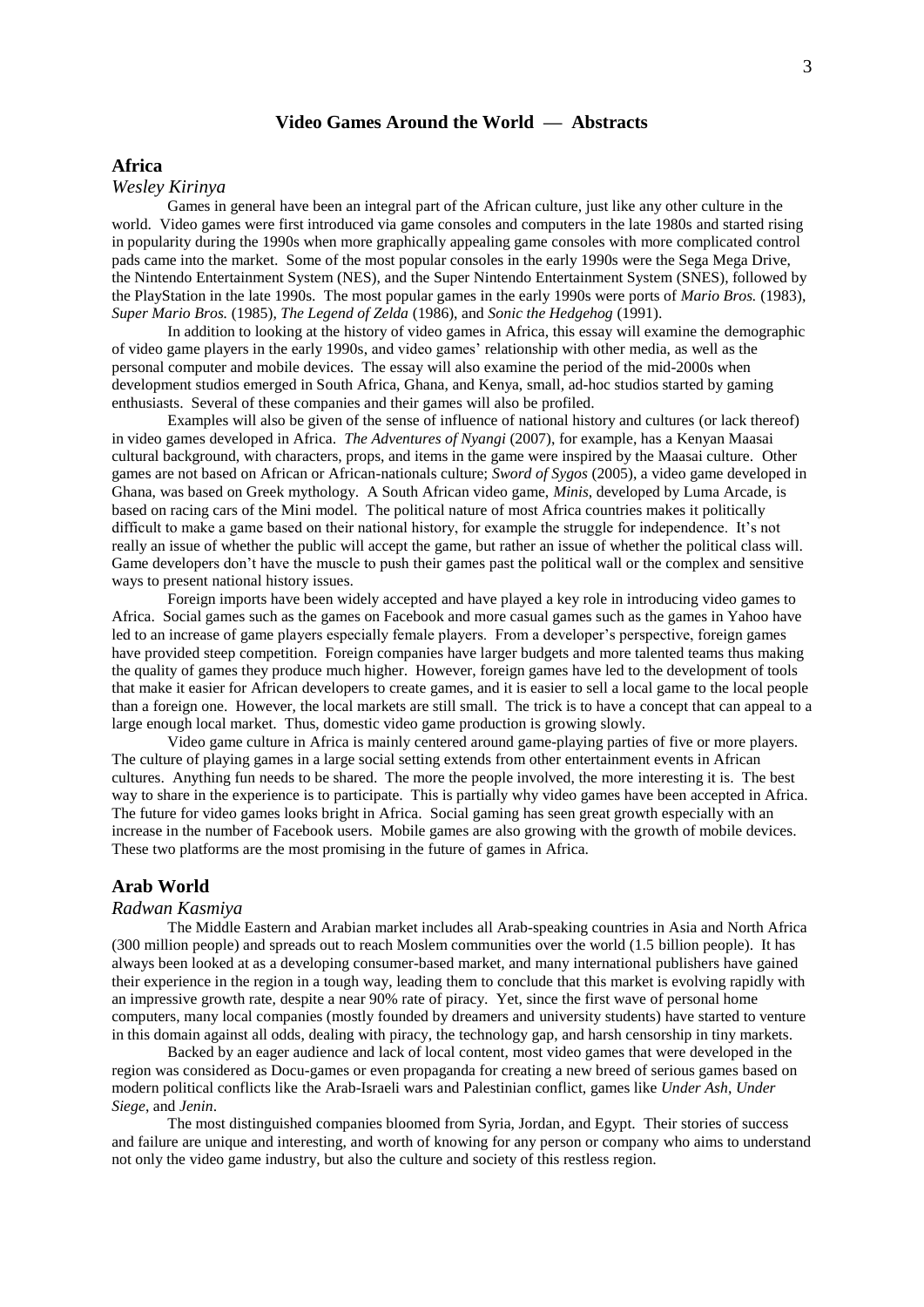# **Argentina**

## *Graciela Alicia Esnaola*

Argentina is getting into the video game industry, and in additional to the history of video games in Argentina (including key projects of the industry showing strategic factors in its growth), this essay will describe the industry by representing its actors and their synergistic relationships. It will also discuss the two major studies conducted in the area represented by an educational institution and a state entity. Further, it will examine the educational content and messages of the country's video games, as well as reflect on the specific demands of Argentinian culture and society.

After a description of the current Argentinian video game industry, the essay will define the roles and players involved in the different groups associated with the industry, based on the concrete pillars of Education, State, and Development, including a Synergy Strategic Game Map of the Industry in Argentina with a Schematic presentation of the database using cross variables in common projects. It will also include a presentation of conclusions of the reports (CEDEM and UNGS) and show the main findings of two surveys and based on industry research. Finally, the essay will conclude by examining the educational content and messages in the narrative of video games, and end with a reflection on the future in the Argentina game industry.

#### **Austria**

## *Konstantin Mitgutsch & Herbert Rosenstingl*

If we look across the video game development landscape of Europe, Austria managed to attract attention in different fields such as game development, unconventional political interventions, and strong growing academic video game activities. In 2003, when Rockstar Vienna opened the biggest game development studio in Germany and Austria, with over a hundred employees, the future of the Austrian video games industry seemed bright. Games like *Max Payne 2* (2003, for Xbox), *Grand Theft Auto III* (2003, for Xbox), *Manhunt 2* (2006, for PS2, PSP, and Wii) were developed in Austria during that time. Together with other studios such as JoWooD (1989), Pixlers Entertainment (1991), Greentube (1998), Sproing (2001), GamezArena (2002) and Xendex (2001), along with subunits of major publishers including Electronic Arts, Microsoft, Sony Computer Entertainment, Ubisoft, and Nintendo, Austria's location in the heart of Europe appeared promising. However, Austrian game development took an unexpected turnaround when Rockstar Vienna was closed in 2006 and all employees were laid off. As a result, a variety of independent game development studies were established and today companies as Ovos (2004), Team Vienna (2006), fatfoogoo (2006), ClockStone Software (2006), Platogo (2008), Socialspiel (2010), and Broken Rules (2010) create interesting video games, serious games and Facebook games. But the establishment of Rockstar Vienna in 2003 was not the only things that changed the video game landscape of Austria; on a political level, Austria surprised the industry with an unorthodox handling of age regulations and censorship in the same year.

In contrast to other countries, Austrian youth policy makers decided to follow a path of positive assessment for computer and console games rather than rigid legislative regulations as in Germany. In 2003 the "Federal Office for the Positive Assessment of Computer and Console Games" (in short: BuPP) was established within the structures of the Austrian Federal Ministry for Youth on a governmental level. While the age ratings of PEGI (Pan European Game Information) and the German USK (Unterhaltungssoftware Selbstkontrolle) appear on game packaging, Austria had, until recently, assessed playability and age appropriate content through the recommendation of suitable games. The Austrian way of positive assessment on a governmental level is unique and offers an interesting alternative to censorship and youth protection.

When in 2006 the tragic school shooting Emsdetten (Germany) took place, a new initiative for censorship in Austria was claimed by political parties. Thus, as a result of the strong proactive way of handling video games, instead of censorship, the city of Vienna decided to host "Game City", a high-profile event bringing together representatives of the games industry, non-profit organizations, academia, and the general public for the discussion of the current state of computer games in 2007. In the last four years this exhibition attracted over hundred thousand visitors in all age groups. One key element of "Game City" is the Vienna Games Conference, which has the objective of serving as a public information platform as well as an international networking event for game researchers of various disciplines. In 2011 the Vienna Games Conference – one of the most successful annual Games Conferences in Europe – was held for the fifth time. The Conference brings together international scholars from all over the world and local researchers from the University of Vienna, the Technological University, the University of Salzburg and Innsbruck and the Donau University Krems.

This essay will outline the three most important parts of Austrian video game history in greater detail: Austrian game development, the positive assessment of games, and research activities in Austria. Furthermore, it will examine indigenous cultural initiatives, such as E-Sport, art and games, and games journalism, as well as central publications and educational and academic institutions that focus on computer and video games. Finally, the future of video games in Austria will be discussed.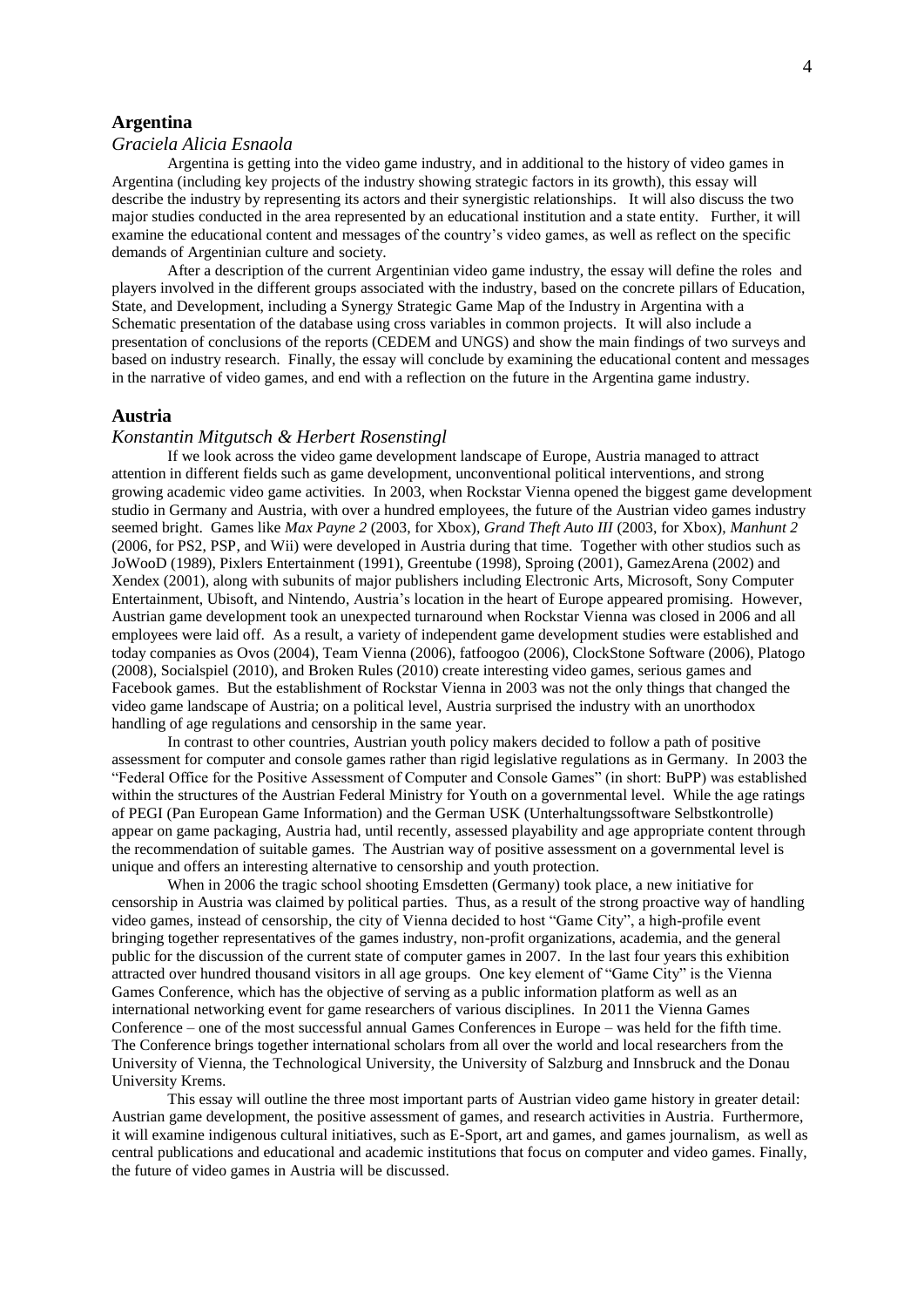# **Australia**

# *Thomas A. Apperley*

The chapter examines the history of the digital games industry in Australia focusing on how government policy has shaped the development of the sector. The key areas of policy for the digital games industry of Australia at the state and federal level are in the area of encouraging innovative industries primarily for export— and the regulation of digital game content that is distributed in Australia.

At the state level, governments —particularly in Victoria and Queensland— have developed policies that aim to support the growth and development of the digital games industry. However, the impetus for this encouragement has recently intensified in the wake of the Federal government's Digital Economy policy that advocates widespread investment in the digital sector. This policy is part of a consolidation of Australia's digital industries that includes a 40 billion-dollar National Broadband Network and widespread reform of media regulation.

Also under consideration by the Federal government as a part of the process of reform are Australia's current rules for the rating of media content. The ratings system for digital games in Australia lacks the adult (R18+) rating found in many other jurisdictions. In the past this has caused the prohibition of otherwise globally distributed digital games from being distributed nationally —for example: *Marc Ecko's Getting Up: Contents Under Pressure* (The Collective, 2006) and *Mortal Kombat* (NetherRealm Studios, 2011). While the current review provides the opportunity for this prohibitive regulatory framework to be reformed, there is also concern that it may be expanded to cover smartphone gaming apps as well as digital games that are published in the traditional manner.

This highlights a key problem faced by the digital games industry created by Australia's regulatory framework, that mechanisms for controlling distribution of games are adversely impacting an otherwise supported industry. In the area of smartphone gaming apps Australia has recently been considerably successful globally, with companies like Melbourne-based Firemint and Brisbane-based Halfbrick garnering considerable critical acclaim and commercial success with products like *Flight Control* (Firemint, 2010) and *Fruit Ninjas* (Halfbrick, 2010). Entry into this market by other small to medium enterprises faces a considerable challenge if the regulation of gaming is extended to include apps.

This chapter negotiates the contradictory landscape of the Australian digital games industry with a particular concern for examining how local innovation in the digital gaming sector is shaped—and potentially constrained—by concerns stemming from the local impact of the global distribution of digital games.

#### **Brazil**

## *Lynn Alves*

Electronic games are a cultural phenomenon that has been investigated under different points of view. This essay provides a map of the theoretical and methodological ways used by researchers to build the state-ofthe-art of this field in Brazil to support new researches and practices. An examination of CAPES (the government's research regulation institute) website from 1994 to 2010 will be included which maps the state of game research in Brazil, identifying such aspects as: the knowledge of the field, periods, institutions, and theoretical categories that direct the discussions, as well as the methodologies predominant in these investigations. The preliminary results of this research indicate an exponential growth and consolidation of communication and education fields. This movement is also reflected in the main events of the academic community of Brazil involved in this unique subject which is finally advancing beyond the academic ostracism it initially received. This paper intends to present results of such an investigation, making the reader aware of video game's historical path in Brazil.

#### **Canada**

#### *Dominic Arsenault & Louis-Martin Guay*

This essay covers the video game industry in Canada, and is divided into three parts: the history of game development across the country, the roles played by governmental policies and education in establishing a strong games industry, and how video games are perceived by and interact with the larger cultural practices in Canada.

The history of the games industry in Canada will focus on its main development hubs, Vancouver and Montréal. From the foundation of the first video game developer in Vancouver after the Great Video Game Crash of 1983 to the latest rush of multinational studios opening subsidiaries in Montréal, a common thread that unifies the industry in Canada is the capability to do more work with less money. Cost-cutting strategies from major U.S. studios and publishers appear to be the main factor driving the development of a solid games industry in Canada, as companies go north of the border to lessen costs with minimal interference. This was the case with Electronic Arts's purchase of Distinctive Software in Vancouver in 1991, a move that would set in motion many spawns as an increasing number of employees left to fund their own start-ups. For instance, a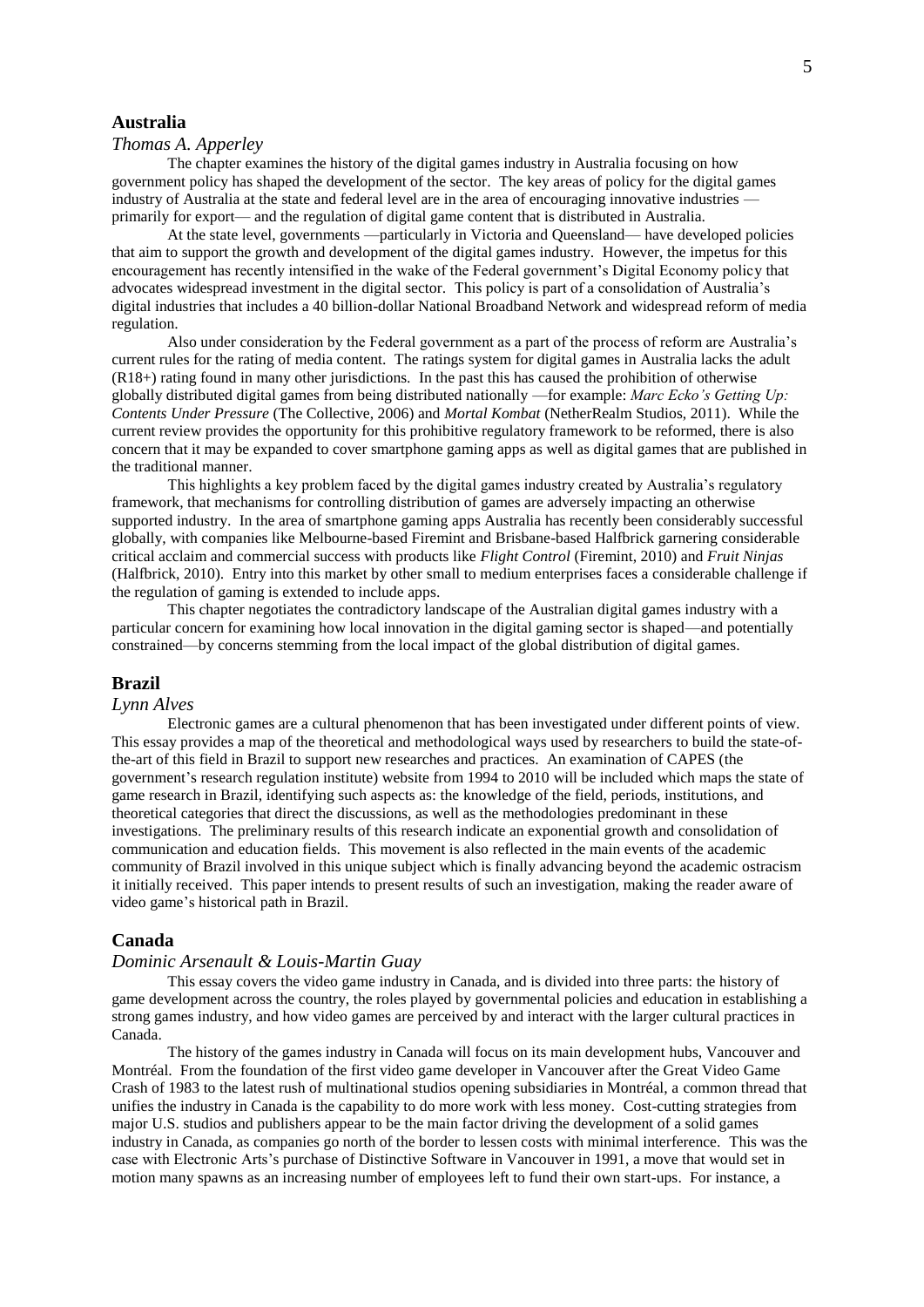number of Vancouver game developers were recruited by the founders of BioWare in Edmonton, Alberta, the neighboring province.

Before the massive influx of U.S. studios seeking an economic advantage over operating in the United States, the roots of game development in Montréal can be traced to another line of ancestry: the industry of 3-D software and film animation, pioneered by Daniel Langlois and Softimage. The Québec-France partnerships in many cultural domains took a highly-visible and literal meaning in the context of video game development when Ubisoft established a studio in Montréal in 1987, working mainly on games destined to children, and with moderate success. When Ubisoft-Montréal developed *Tom Clancy's Splinter Cell* (2002) and *Prince of Persia: The Sands of Time* (2003), Montréal's attractiveness soared, bolstered by generous tax incentives from the Québec government. The last section of this part will cover the emerging, minor, and miscellaneous hubs of game development, such as Ottawa, Québec City, and Toronto.

The second part of the essay will explain the mechanisms of government that have played a heavy role in making game development in Canada economically advantageous. The tax subsidies of the government of Québec will occupy a central place in this part, as well as Silicon Knights's heavy funding from the government of Ontario. Telefilm Canada's involvement will also be covered, from its renting of a booth at the Electronic Entertainment Expo to share among all independent Canadian developers that are presenting products, to its yearly contest that funds the development of a game. The presence of games in education will also be addressed, with a survey of the major programs, degrees and schools involved in games education and research across the country, including Simon Fraser University, the University of Alberta, York University, Université de Montréal, and Concordia University.

The third and final part of the chapter will cover the relationship of video games across the cultural landscape. By and large, Canada follows the United States in the general kinds of practices, discursive stance, and legislation involving video games. There is no notably "Canadian" content in video games produced in the country; there is no single trend or trajectory that could be identified with the country, whether it be about specific game genres, favored platforms, or production models; in the image of the country's wide and diverse geography, the whole spectrum of possibilities remain open. The one thing that stands out in regard with the U.S. is the relationship with the French language. In this respect, a brief overview of the linguistic laws and unique challenges will be featured. In closing, the chapter will present the major events associated with video games, such as the Montreal International Game Summit.

#### **China**

#### *Anthony Y. H. Fung & Sara Xueting Liao*

The essay will start with a brief history of the development and problems of the video game industry in China and it will be followed by a discussion about the contemporary phenomenon of piracy of video games in China which is a consequence of the current embargo of foreign video games. The political, social, and economic implications of the piracy of video games will then be discussed.

Piracy in China —from faked iPhone, cloned watches, and illegal reprinted books to pirated software, movies and video games— seems a common phenomenon. As China enters into the WTO, it is true that the extent of piracy of foreign products has sharply reduced. However, compared to other cultural products, video games seem a very unique one in which piracy has gone so far that it never ceases. Its completely uncontrolled and uncharted expansion may be due to the fact that video games are almost the only cultural product that is still not allowed to be imported, which gives rise to cloning and illegal distribution of the fakes. This essay will discuss and examine the piracy of such video games in China.

The appearance of the fake in China thus illustrates various social tensions and contradictions on two levels. On a national level, it reflects the current ideology of the state that attempts to delay the influx of video games through various kinds of politico-economic control in order to protect their national industry. It also indirectly illustrates the tension between the state and global capitals that always attempt to push their video game products in China. On the level of the users, the popularity of pirated video games reflects the strong social desires and demand from the market. The suppression of video games which in turn leads to the mass internal production of pirated video games reflects the contradictions between the public and the state, with the latter failing to satisfy the desires of the former. In other words, the implicit endorsement of the production, circulation, and consumption of pirated video games in China could be regarded as a peculiar phenomenon of temporarily answering the market need at the expenses of the unhealthy bloom of the illegal market.

## **Czech and Slovak Republics**

## *Patrik Vacek*

Even while small geographically, the Czech and Slovak Republics (separated in 1993) have contributed significantly to global video game culture. The actual history of video games in those Central European states can be seen launching just after 1989 due to crucial political change. However, there were minor creative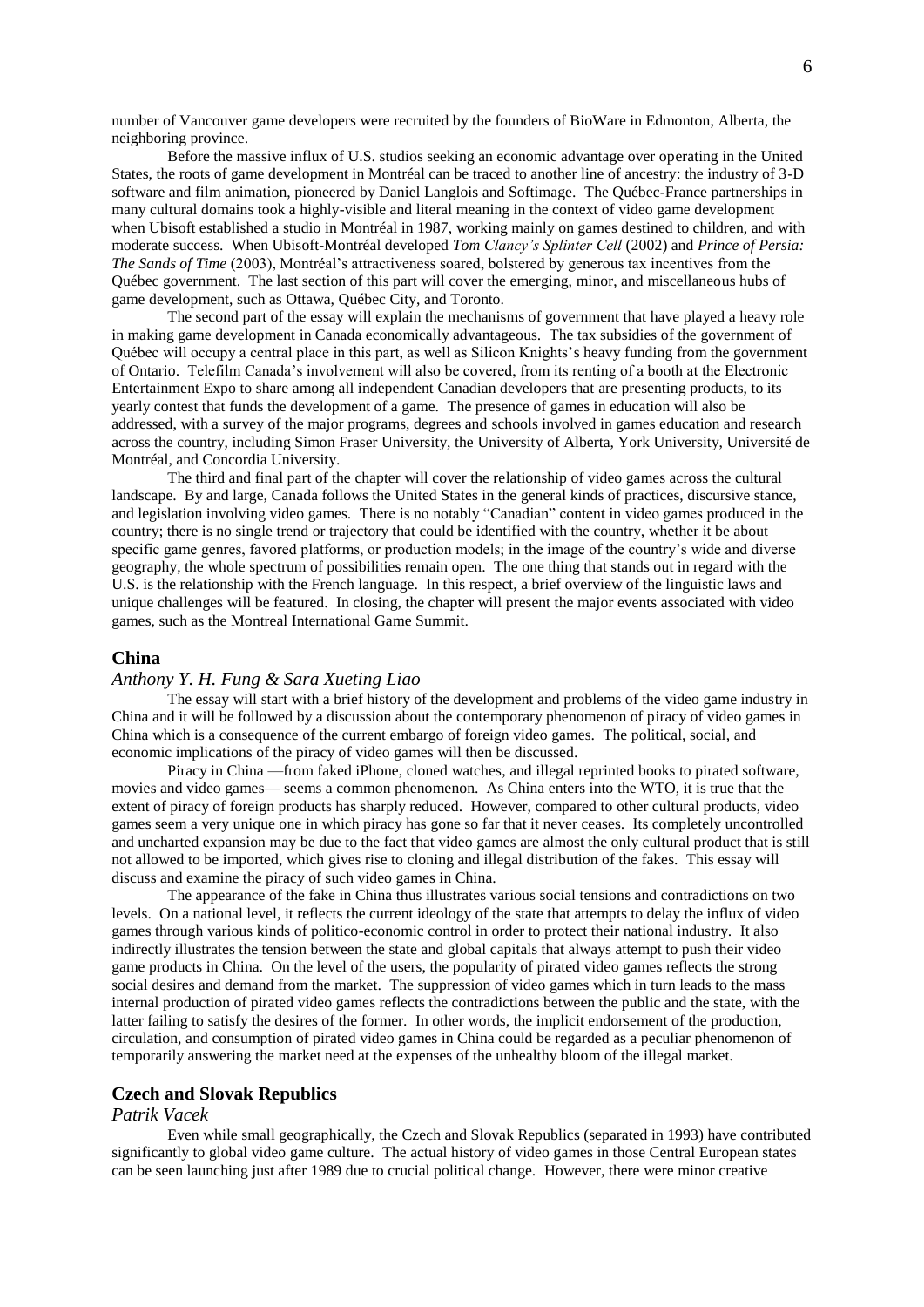efforts prior to this date, while Czech Republic was and tends to be more important game designer/exporter/market of the two.

There can be no doubt local social and cultural conditions have determined the course of domestic video game development and hardware products, not to mention the fact some of the local magazines draw their inspiration from highly-reputable Western European game journals, admittedly. Also, during the formative years of the Czech and Slovak game community in the first half of the 1990s, personal computers, rather than consoles, were the game platform of choice. Among a limited number of Czech and Slovak game developer teams, 2K Czech (previously known as Illusion Softworks) succeeded worldwide with critically and commercially acclaimed titles such as *Hidden and Dangerous* and *Mafia*. With the continuously growing impact of the video game industry in economic and social terms, there emerges a consequent attention to professional, cultural, and educational aspects of video games in the Czech and Slovak Republics (Czech and Slovak Game Industry Association, see for http://www.herniasociace.cz and http://gamestudies.cz/ - yet to be established Masaryk University Game Research Group).

#### **Finland**

#### *Frans Mäyrä*

Finland, a sparsely populated Nordic country with 5.4 million inhabitants, has grown larger than its size in terms of its video game culture and industry. A historical turning point was the introduction of home computers, particularly the Commodore VIC-20 (1981), Amiga (1982), and Commodore 64 (1983) in the Finnish markets. The early computer hobbyist and hardware hacker cultures started evolving at that point into a programming and gaming-oriented computer subculture. Finland has a long history of highly-ranked education (as witnessed by the top positions in the international PISA studies), engineering, design, and the fine arts, and computer and video games appeared as an area where all these strong traditions could be exploited in creative, playful combinations.

Dominated initially by young boys and men, the Finnish home computer culture supported the evolution of dedicated publications like the general IT magazine *MikroBitti* (1984) and games magazine *C-lehti* (1987), which was later rebranded as *Pelit* (1992), both with the largest circulations of their kind in the Nordic area. The illegal copying, sharing, and cracking of copy protection from video games was an important element in the creation of community; the crack intros (computer-animated title screens) designed by the computer software cracker teams soon evolved into demos, non-interactive real-time presentations of computer art. The gatherings of this "demoscene" grew into important breeding grounds for Finnish video game developers. The most important event of this kind, Assembly, has been organized annually from 1992, and still brings together thousands of coders and gamers, requiring the use of largest available sports arenas.

The first Finnish video games were programmed in the early 1980s for the popular Commodore home computers. Publishing printed programming code in magazines like *MikroBitti* was an early form of game publishing. The pioneering commercial developers were solitary individuals like Stavros Fasoulas and Jukka Tapanimäki, who both got their Commodore 64 games into international distribution in the late 1980s. From early on, there was a broad range of genres that Finnish developers were exploiting. Copying or liberal borrowing from successful foreign games (such as *Tetris* or *Elite*) was in ample evidence, but so was also original creativity. The first Finnish game development companies, Terramarque and Bloodhouse, were established in 1993.

The great Finnish IT success story was Nokia, which established itself as the global leader in mobile phones during the 1990s. The public perception of Finnish game development also largely focused on games for mobile handsets. There were several mobile gaming companies founded during the early 2000s, but the sales and international visibility has actually been greatest in console games (like *Supreme Snowboarding* (1999) by Housemarque), and in PC games, where the range has extended from the teen virtual world *Habbo Hotel* (2000) by Sulake at one extreme, to the third-person shooter *Max Payne* (2001) by Remedy Entertainment at the other. The direct digital distribution and business models through venues like App Store for Apple iOS devices has again raised interest in the mobile gaming sector. In 2011, it was estimated that almost 40 percent of all Finnish game developers were designing games for mobile devices. At this point, there were about 70 game development companies in Finland, with an estimated turnover of  $\epsilon$ 165 million.

During the last three decades video games and gaming have also been established in Finland as a mainstream activity. This essay will provide examples of gaming content developed in Finland, but also report findings from research that looks beyond the commercial bestseller lists, at the actual player behaviors in Finland. The essay will conclude with the observations and trends highlighted by our study into the future of Finnish games industry.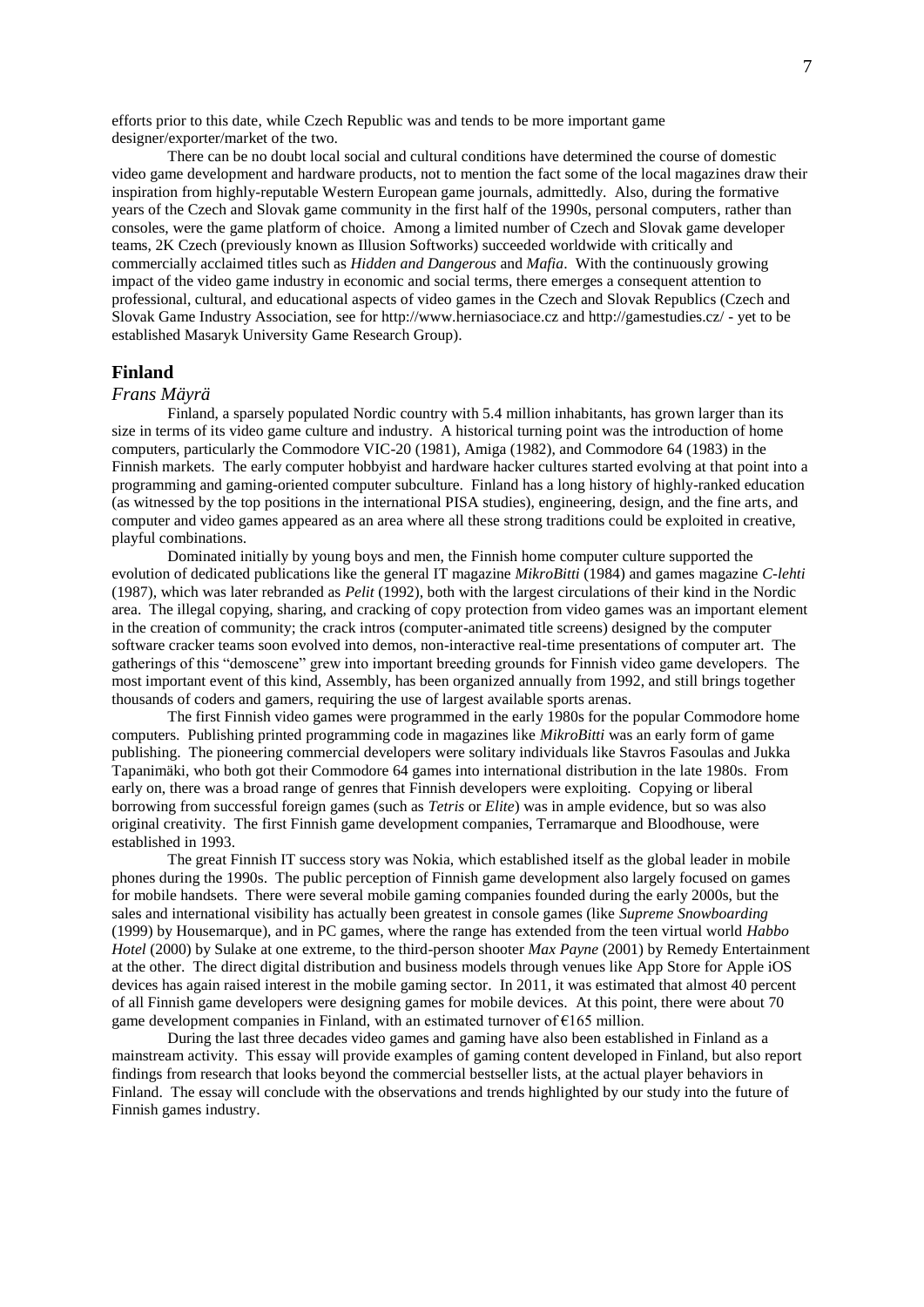## **France**

#### *Alexis Blanchet*

From the 1990s "French Touch" to Ubisoft international development, the video game in France has grown as a major sector of entertainment. During the late 1970s, arcade video systems and the first *PONG* home systems were selling in France introducing video game as an entertainment in cafés and domestic places. In the 1980s, electronic games, then personal computers, were the chosen platform of French gamers. The first computer and video game magazines, *Tilt* and *Virus Informatique*, were published in the 1980s. Progressively, during the 1990s, games companies raised their own subsidiaries to control their distribution on French market as a component of European market. French publishers such as Infogrames, Ubisoft, and Cryo began to develop their activities in an international market. In the 2000s, Nintendo, Sony, and Microsoft were sharing the French gaming market which became largely dominated by the Nintendo Wii system.

French creativity hit the world during the 1990s with what the international press named the "French touch". Behind this label were game designers and game producers as Philippe Ulrich (*Captain Blood*, Mindscape), Eric Chahi (*Out of this World*, Delphine Software), Frédérick Raynal (*Alone in the Dark*, Infogrames), Michel Ancel (*Rayman*, Ubisoft), and David Cage (*The Nomad Soul*).

## **Germany**

#### *Michael Liebe*

Germany is Europe's biggest economy. Yet, in respect to an economy of video games, the country only is ranked in 3rd position today. It is stronger in consumption than development. Typical games made in Germany belong to the genres strategy and point-and-click-adventure. Internationally, Germany is famous for having the most strict youth protection program. During the past five years, the country's video game industry undertook a dramatic shift. So called browser games – client-free MMOs played in a browser with an economy mostly based on item selling – dominate the development scene. Their international success has led to a new economical boom.

## **Hungary**

## *Tamás Beregi*

The success of the Rubik's Cube overshadows another interesting aspect of the Hungarian gaming history: the computer game "industry" of the 1980s and early 1990s. With its relative openness and freedom, Hungary's special status amongst the Eastern-European communist countries resulted in a peculiar mixture of Western- and East-European gaming culture.

The essay concentrates mainly on the "golden age" of computer gaming in Hungary. It examines the emergence of companies such as Andromeda and Novotrade, which employed freelance programmers and worked mostly for British companies, producing bestsellers such as *Scarabaeus*, *The Last Ninja* (probably the most famous C64 game), *Impossible Mission 2*, and *Ecco the Dolphin*. I link these games to the traditions of Hungarian mathematical education and three-dimensional spatial representation, but I also explore links with the Hungarian animation movie tradition.

The isolation of the country led on the other hand to the emergence of special subcultures that formed around gaming clubs in the mid-1980s. These clubs (dealing mostly with pirated material) gave rise to unusual forms of gaming journalism which were distinctive by virtue of their dry sense of Eastern-European humor and the way in which cultic status was given to the correspondence editor.

In the essay, I quote a number of well-known Hungarian game developers, journalists, and game experts. The concluding part of the work examines game development trends since the late 1990s (such as the emergence of the RTS genre), and looks at possible ways of renewing the Hungarian gaming industry.

#### **Hong Kong**

## *Benjamin Wai-ming Ng*

This is a historical study of video games in Hong Kong from the 1970s to the present, outlining the perception and consumption of game consoles and game software, tracing the transformation in game consumption from Japanese games to non-Japanese games, handheld game consoles and family game consoles to on-line and mobile games, identifying important trends and characteristics in gaming in Hong Kong and discussing the impact of video games on Hong Kong culture and society. The interaction between Hong Kong game developers and their foreign counterparts in creating, modifying and marketing games will also be examined.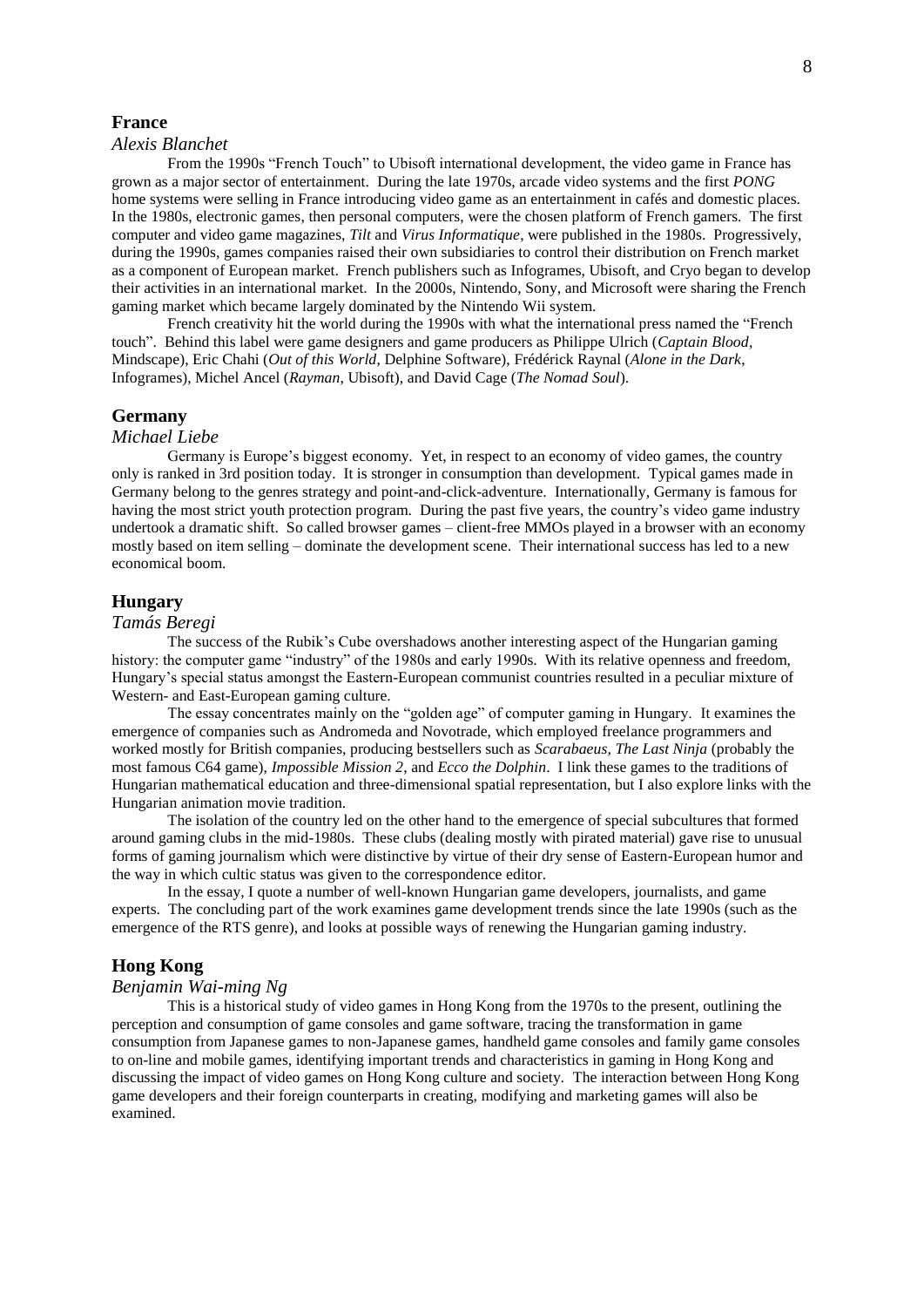#### **India**

#### *Souvik Muhkerjee*

India can be called one of the sleeping giants of the video game industry given its potential market and the rapid spread of information technologies. The popularity of video games has traditionally been an urban phenomenon and has been concentrated in the metropolises but the trend seems to be changing. There has also been a rapid shift towards console gaming in the last two years. However, practical problems such as powercuts and bandwidth issues have had a negative impact on on-line gaming although international giants have started investing in the sector . Due to their portability, mobile games are extremely popular and have a high market share. Given the diverse patterns of development and player involvement, an in-depth study has been long overdue.

This essay aims to explore the potential and variety of the industry and gaming culture in India. It is an attempt to systematically map the largely uncharted arena of video games in India, basing its observations on reports published by the press, discussions of India's few but prominent gaming websites, and interviews with designers, players, and other stakeholders. It will also explore playing habits, the influence of the global market, piracy, competitive gaming, and the growing trend of basing games on indigenous themes like the Indian epics, history, and cultural practices. With the recent investment of video game multinationals in the Indian market, it will be worth investigating the potential role of India in the global arena.

Perceptions of video games have been quite slow to change in the country and this essay is aimed as an entry point to the study of game cultures and video games in general in an Indian context. It will also study the reasons why video games have not been focused on so far by Indian academics and what impact they have on the Indian cultural scenario. Finally, this essay will analyze current trends and indicate possible future developments.

## **Indonesia**

#### *Inaya Rahkmani* & Hikmat Darmawan

Little, if not nothing, has been written on the history and development of video games in Indonesia. Although recent trends in academic literature prove that the interest to study video games and digital culture by local scholars are increasing, they do not come close to compensating for the fast changes within video game culture in the country. For that reason, this essay attempts to provide, for the first time, a description of the economic and cultural expansion of video games in the country since the 1980s until today.

The essay is divided into four large sections. The first section provides an overview of the video game industry in Indonesia that is predominantly separate from mainstream popular culture. The second section provides a description of the popular video game genres in Indonesia by interviewing the Editor in Chief of the most popular and longest standing magazine, *GameStation* (1998-the present). By analyzing the visual text of the popular genres, we explore the cultural identities of Indonesian gamers. The third section provides a deeper analysis by selecting two case studies related to the local practices of video games in Indonesia. The first case is to explore the rise of local video game developers by producing online games with nationalistic themes. The second case applies an ethnographically inspired approach in understanding the gambling culture surrounding on-line games of a community in South Jakarta. The last section presents the writers' take on the future of state policy in relation to the ongoing rise of the video game industry and how video game studies should respond towards this development in Indonesia.

The Video Game Industry: Like other countries, such as China (Cao and Downing, 2008), the development of video game culture in Indonesia was marked in the 1980s by the arrival of arcades and consoles, followed by PC games. The first section provides a general historical timeline, based on interviews with representatives of 'gaming communities', of popular types of video games in the past 30 years. The console industry, however, is predominantly underground (due to piracy). Based on interviews with figures of the country's largest gaming community, the spread of console games in Indonesia is best described using Barrie Gunter's (1998) 'grey market culture' in which legal products are distributed illegally. It is very difficult, if not impossible, to provide accurate data on the country's video game revenue. However, we provide an estimate, through interviews, of the popular spots of trade, map out the amount, interview the illegal shops and calculate a ballpark figure of how much the grey market industry is worth. As a consequence, the console game culture in Indonesia is largely separate from mainstream popular culture (for example, there is no television advertising).

The second industry surrounds on-line video games. On-line gaming culture in Indonesia was first intertwined with the proliferation of internet cafés (warung internet/warnet) (Lim, 2003) comparable to South Korea's PC Bang (Lee, O'Keefe and Yun, 2006; Choudrie and Lee, 2004; Stewart and Choi, 2010). Lately, the popularity of on-line games has gradually intensified with the increase of internet penetration and the rising popularity of Smartphones, which led to Nokia Indonesia investing in local game developer Agate Studios (Detiknet).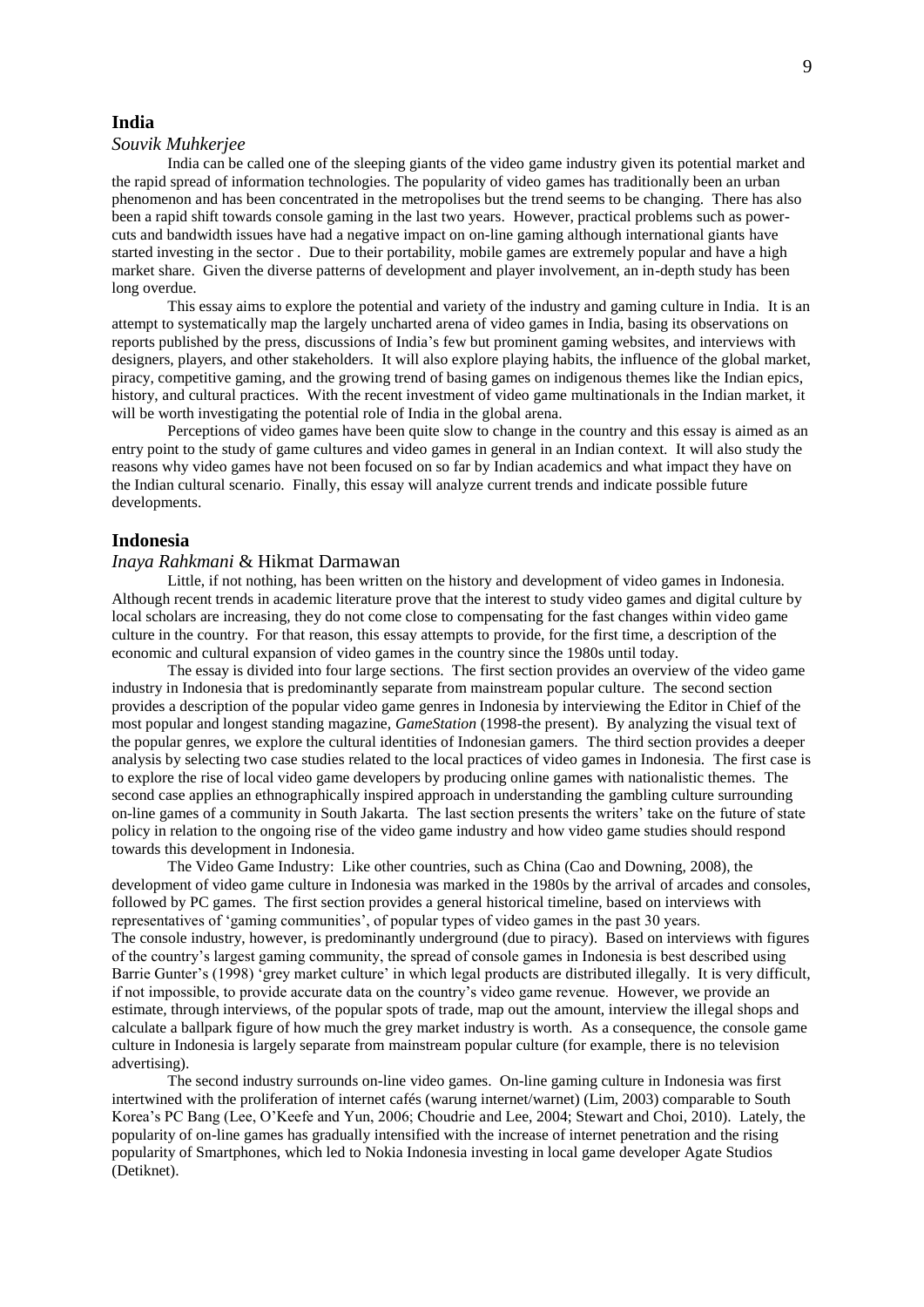Popular Genres: The second section provides a content analysis of Indonesian game magazine *GameStation* to map out popular game genres. The part furthermore analyses more deeply why these genres came into popularity in comparison to previous studies related to video game genres (Wolf, 2002). We also explain the cultural context that is thought to be related to the rise of popularity of particular genres.

Local Practices Surrounding Video Game Culture: The third section focuses on two main cases, the first is the rise of local on-line games and the second an ethnographic study on the implications of video games on gambling culture. Nationalism and On-line Games: The first case studies how locally developed on-line games attempt to resist the dominance of foreign video games in Indonesia. We elaborate four phenomenon, namely Nusantara Online, Pedjoeang Kemerdekaan, Majapahit Online, and Lilocity.com. All four on-line games promote themselves as a 'nationalist' space, with various endorsements from the President to popular culture figures. The rise of nationalist on-line games is related to the discourse of Indonesia's national culture.

Gam(bl)ing Culture: The second part of the third section firstly explains the characteristics of warnet and PlayStation rental culture commonly practiced in Indonesia in general and Jakarta in particular. The section details on a community in Mampang, South Jakarta where many young people of Betawi ethnicity practice unique gaming culture. Although the amount of warnets in mid-2000s had decreased with the availability of cheaper Internet access, it increased again in 2008 due to the community's gambling behavior. The area is a developing 'city village' (distinct from slum area) that falls into the category of 'traditional Islam', which provides an interesting backdrop against its gambling culture.

Video Games: State Policy and Future Studies: The increasing attention given by the state towards online culture in general and video game culture in particular, with policies shaped by the Ministry of Creative Industries and Tourism and the current ratification of the Information and Electronic Transaction Law, has not been complemented with proper research. Little has been written on video game culture and industry in Indonesia. Research that has been conducted in the area is dominated by psychosocial approaches and video game effects that involve violence, academic motivation, and obesity (Moesono et.al, 1996; Kertamuda and Permanadi, 2009; Collins, Pakiz, and Rock, 2011); with virtually no attention towards the economic significance of the industry and/or content description.

Based on these findings, the authors suggest several possibilities of study that were found during data collection for the purpose of this essay. First would be tracing indigenous games and how it implicates modern video game culture. The second is the popularity of games such as Farmville and Mafia Wars that were brought about by Facebook and Smartphones.

## **Ireland**

#### *Deborah Mellamphy*

Although there is a considerable lack of Irish video games other than Gaelic sports games including *Gaelic Games Football* (PS2, 2005-released only in Ireland), there is a healthy video game culture that relies on foreign exports, with *Call of Duty: Black Ops* being the top selling game of 2010 and *Call of Duty: Modern Warfare 2* the top selling game of 2009. Ireland has never produced a multi-platform top selling game (which, according to John Kennedy, is due to high production and promotional costs), but it does provide significant middleware services and technology. Irish companies include Demonware, a Dublin-based middleware company that was sold to Activision for an estimated \$15 million, and Havok, which has developed from a Trinity College start-up to an Intel-owned middleware company. Both of these companies offer support for top selling video games by providing physics engine technology for games including the *Assassin's Creed* series and several games in the *Fallout* and *Halo* series.

I will comment on the findings of a survey conducted in 2009 by Aphra Kerr (National University of Ireland, Maynooth) and Anthony Cawley (University of Limerick). The report explored the demographics and functions of games companies in Ireland and revealed that top companies including Blizzard are located in Ireland to avail of a skilled labour force, proximity to Europe and an English-speaking workforce. The report also revealed that the Irish video game production sector experienced a growth of over 400% in seven years, illustrating a promising future for Irish companies and employment.

Although few video games are set in Ireland (apart from *Tomb Raider 4*) and Irish characters are rarely featured (some examples include Irish in *Red Dead Redemption*, the McReary Family in *Grand Theft Auto IV* and Sean Devin in *The Saboteur*), Irish and Celtic mythology does influence aspects and characters in a range of multi-platform games. For example, *Final Fantasy XII* features a character named Cúchulainn and several games in the series contain a weapon called the Gáe Bulg, Cúchulainn's legendary spear. Selkie are monsters in the *Dungeons & Dragons* games, who have the ability to transform into humans, as in Celtic mythology. Video games studies in Ireland is in its infancy, with all video game academia focused on development. Throughout this chapter, I will argue that, in terms of video game content and within development, Ireland remains at the periphery.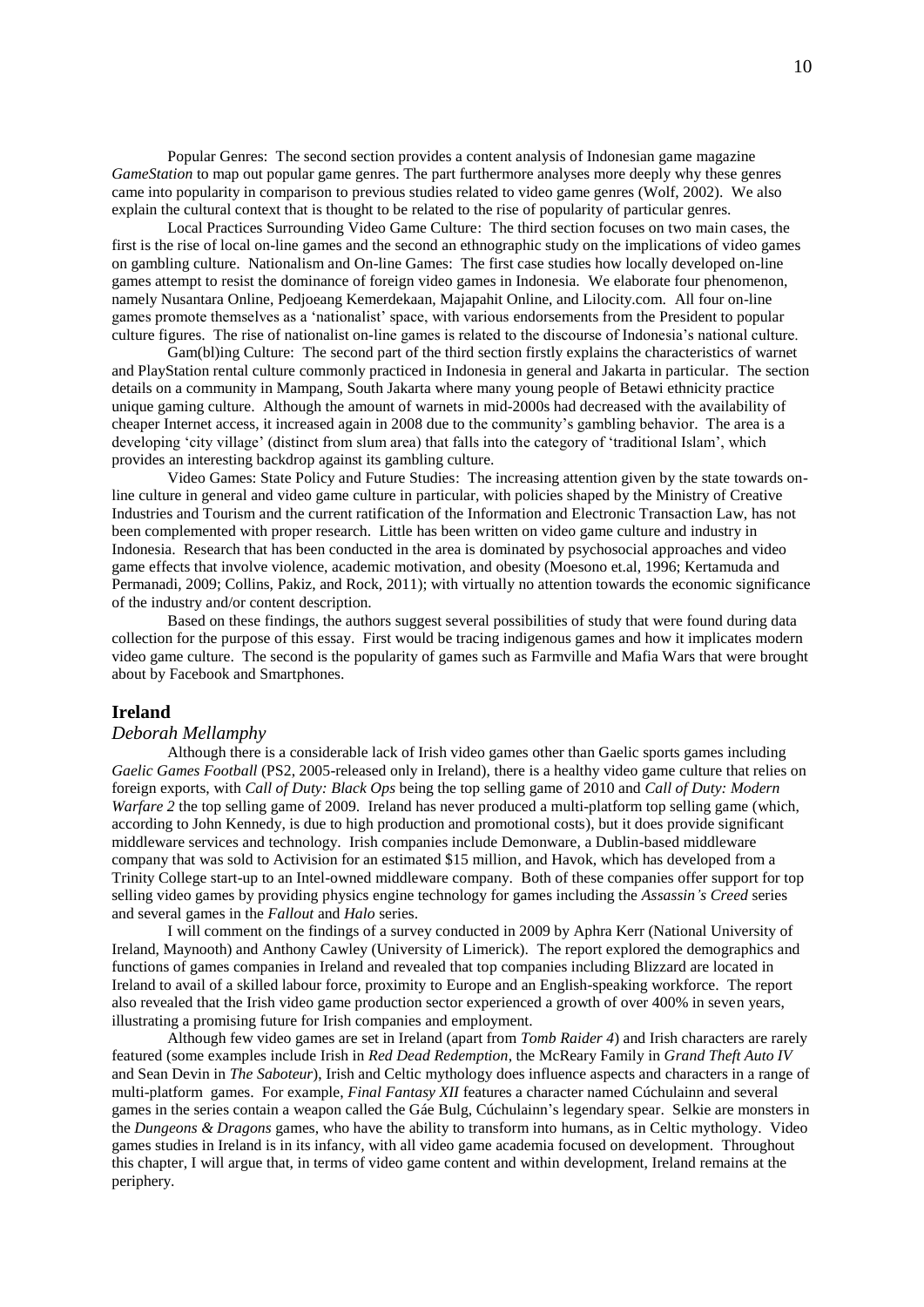## **Italy**

## *Matteo Bittanti*

Italy presents us with an interesting paradox. Although the popularity of video games as a form of entertainment is in on par with most European countries, the Belpaese's contribution to game development has been minimal, almost negligible: among advanced, technologically-savvy Western and Eastern countries, Italy has the most underdeveloped, immature digital game industry. According to a study conducted by Fondazione Rosselli, in 2009 the whole Italian video game industry was worth less than 10 million euros, which is the equivalent of the revenues of a single big-box retail store like MediaMarket - the European equivalent of Best Buy. These numbers are particularly striking considering that, according to the same study, there are approximately 60 software studios in Italy. However, with the possible exception of Milan-based Milestone, none have achieved any international recognition. Video games are to Italy what soccer is to the United States: everybody plays, but, as a whole, the National team has been incapable of producing something even remotely noteworthy. The reasons behind this permanent debacle —not to mention the sad state of affairs of American soccer— are multifaceted. The author will concentrate on the former phenomenon, arguing that Italy's video game epic fail is the result of social, cultural, technical, and economic reasons. The good news is that while the "official" game industry is in a dire condition, both the independent and game-inspired art scenes are blossoming. The critical accomplishments of Molleindustria, the emergence of small, indie studios, and the enduring creativity of artists that have produced video game-inspired artworks, such as Mauro Ceolin, Marco Cadioli, and Eva and Franco Mattes, just to name a few, suggest that one should look outside the Xbox (pardon me, the box), to make sense of that apparent oxymoron otherwise known as "Italian video games".

## **Japan**

#### *Bryan Hikari Hartzheim*

My chapter will chart a history of video game development in Japan. This chapter will identify the salient features of Japanese video game production (examining some of the major studios), its connection to other media forms (the "media mix"), its influence at home and abroad, and some of its stylistic and thematic strengths and characteristics. I will also look at the vast cultures of reception in Japan for video games, focusing on the history of game centers, game trade/fan shows, and professional battle tournaments. Lastly, I will describe what types of scholarship have discussed Japanese video game history and theory in both Japanese and English languages.

## **Mexico**

#### *Frederick Luis Aldama*

This essay on video games in Mexico will be threefold:

1. The making of video games in Mexico —a relatively incipient industry that is not platform-based but rather revolves mostly around game development for PC, Flash, 3G cellphone networks, and, Internet technologies. This section will focus also on Mexico as a place where Sony, Microsoft, and others use cheap, exploitable labor to manufacture the gaming consoles for sale around the globe, but with added import tariffs tacked on even when sold in Mexico.

2. This section will focus on the Mexican video game (PC, Flash, etc.) aesthetic: the elements that make them distinctively Mexican: the musical score, setting, theme, and characters.

3. This section will focus on issues of consumption, discussing, for instance, the dubbing (subtitling on occasion) and lack thereof in U.S. and Japanese-made video games into Spanish for Mexican players; it will also include mention of the burgeoning demand for recognizable Mexican actors to be the voices. This section will also discuss the packaging for a Mexican consumer —game packaging for PlayStation is not translated, whereas packaging for the Xbox and Wii is. This section will also discuss access to video games. The openly public gray market in Mexico City, for instance, allows for working-class and middle-class players to have access to games; I will also discuss the cottage industry in Mexico of software patching and code unlocking. The abundance of cybercafés allows for easy access to MMORPG playing. I will also discuss the games that appeal more to a Mexican player: athletic (especially *fútbol*) and FPS. The essay will also discuss the studies today on Mexican kids that link game-playing to the rise in obesity.

## **The Netherlands**

#### *Joost Raessens*

The Netherlands is a real all-around game development region. The biggest thing in entertainment games is Guerilla Games's *Killzone*. The combined episodes of this Sony-exclusive title have sold millions of copies worldwide. Dutch gaming companies have a significant market share in the on-line casual entertainment market; think of Spil Games —the world's number one generator of on-line game traffic— and GameHouse,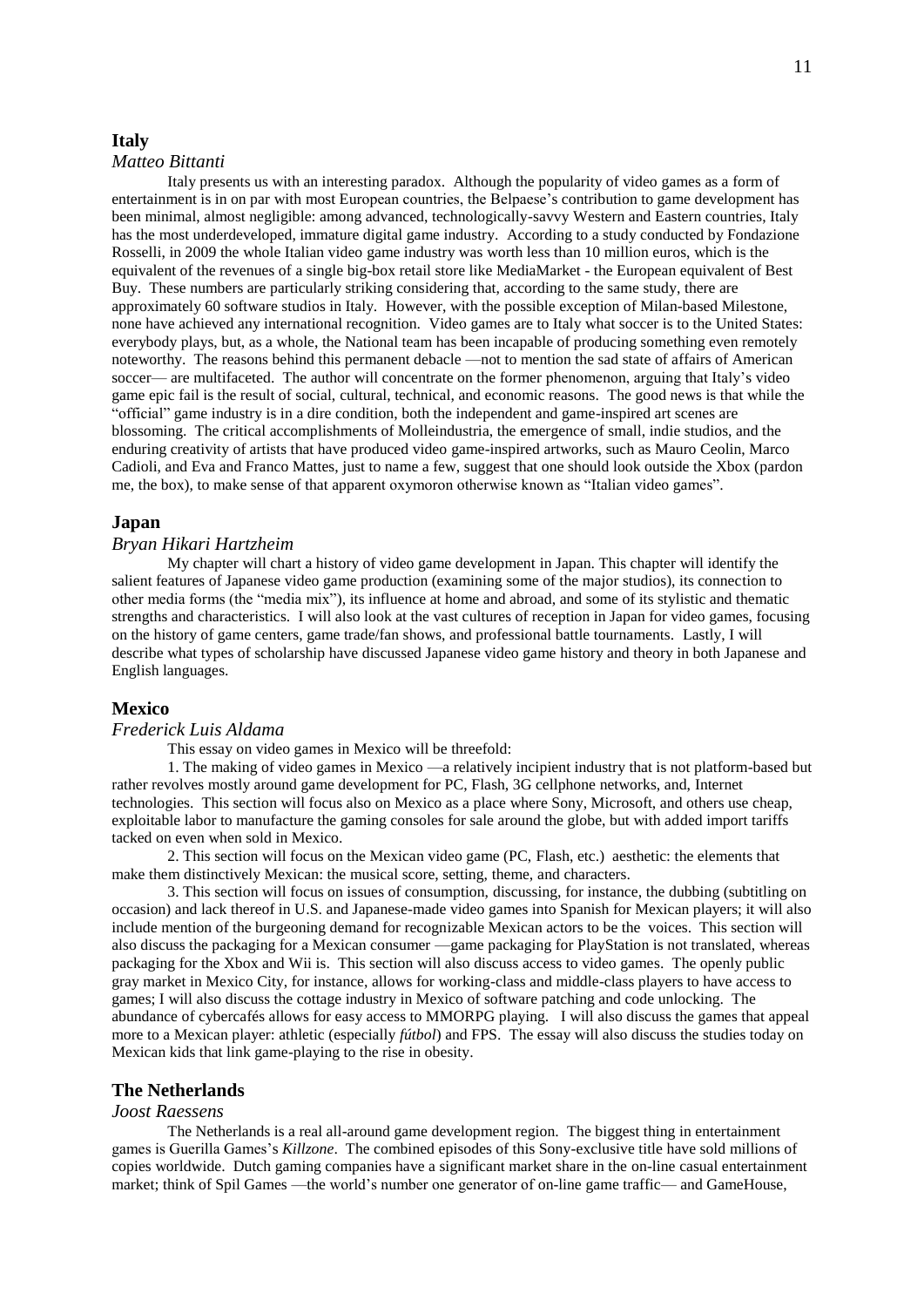one of the largest developers and publishers of casual games worldwide (such as *Zylom*). Next to that, Dutch companies such as Ranj, IJsfontein, Waag, Submarine, and Monkeybizniz, are very successful in the serious games market. The Netherlands has more than 170 game companies, ranging from AAA-entertainment, to casual and serious games.

In recent years, the video game industry has shown a growth of 20% per year, and 75% of the Dutch population of eight years and older play games, on average four hours a week. As a result of these developments, several high-profile and successful events emerged (Festival of Games, Game in the City, game conferences such as DiGRA) and specialized gaming magazines (*Power Unlimited*, *Control*), websites (tweakers.net, gamer.nl, bashers.nl), and television programs (*Gamekings*) became very popular. Furthermore, there are more than twenty Dutch universities and colleges (technology, design) that participate in high-level research projects and deliver fresh talent year after year.

Considered to be one of the so-called 'top sectors' of Dutch economy, the Dutch government is actively stimulating the industry, by supporting development centers such as the Dutch Game Garden and by cofunding several large-scale research projects, such as GATE. This essay will provide an overview of the (importance of) the Dutch gaming landscape as described above. It will especially focus on the Dutch serious gaming industry by addressing questions concerning serious games themselves (what are technological challenges and design issues? What do the next generation serious games look like?), concerning the different kinds and success rate of these kinds of games (what areas are dominant, educational, military, health, and/or advergames? How effective are they?), and concerning their importance (what is their economical, cultural, and societal impact?).

## **New Zealand**

#### *Melanie Swalwell*

This essay focuses on the history of video games in New Zealand, during the 'long' 1980s. Beginning in the late 1970s and extending well into the 1980s, New Zealand had a booming digital games industry, across the arcade, console, handheld, and computer spectrum. Supported by the existence of an import licensing regime, the Auckland-based Kitronix produced fully locally-made arcade games, such as *Malzak*, a *Scramble* 'clone'. Some Kitronix machines are believed to have been exported to Australia. Meanwhile, other companies (Chastronics, Coin Cascade, and many more) imported, produced and operated arcade machines that —at least until the end of the licensing regime in the mid 1980s— had to include a percentage of locally-manufactured components. Game titles were sometimes licensed from well-known international game distributors; however, bootleg boards appear to have been reasonably common.

Some consoles and handhelds game systems were manufactured locally (early *PONG* clones, the Fountain, and others). Fully-imported systems, such as the Atari VCS 2600, were available, and ephemeral research shows that systems such as this one continued selling well after the infamous video game "crash" of 1983 in the United States. Grandstand was a significant player in the handheld (and later, the computer) market. Set up in Auckland by Grandstand UK's émigré co-founder, Les Kenyon, the company went on to ship incredible numbers of portable games, which were assembled on a production line in Auckland, from imported and locally-made components. Global distribution anomalies appear to explain the fact that some widely available consoles, such as the Colecovision and the Vectrex, did not make it to New Zealand, while the Tunix console appears to have been the product of an early licensing deal (it is known in Canada, for instance, as the Leisure Vision).

The reception of (mostly foreign made) 8-bit microcomputers was strong and a vibrant local culture of game programming and production existed. Software was written both by professionals and hobbyists, and there was a strong culture of 'having a go', supported by indigenous and imported magazines, computer fairs, and local user groups.

During this era, New Zealand game culture was a complex meld of local and international influences. The difficult economic situation of the late 1980s brought trade barriers down very suddenly. This, coupled with the demise or takeover of several influential game companies in the stock market crash of 1987, changed the game production business from a predominantly local one, using some imported components, to a global one, with off shore production facilities producing fully-assembled items. Whilst some anomalies can be pointed to in the ensuing years (such as the Sega Mega System's outstanding success in the early 1990s, well and truly outselling the Nintendo Entertainment System), these are noteworthy in terms of distribution only; the era of local hardware production was all but over.

#### **Poland**

#### *P. Konrad Budziszewski*

The history of the development of electronic gaming culture in Poland has been strongly tied to the particularities of the country's changing political and economic situation. This essay traces this history from the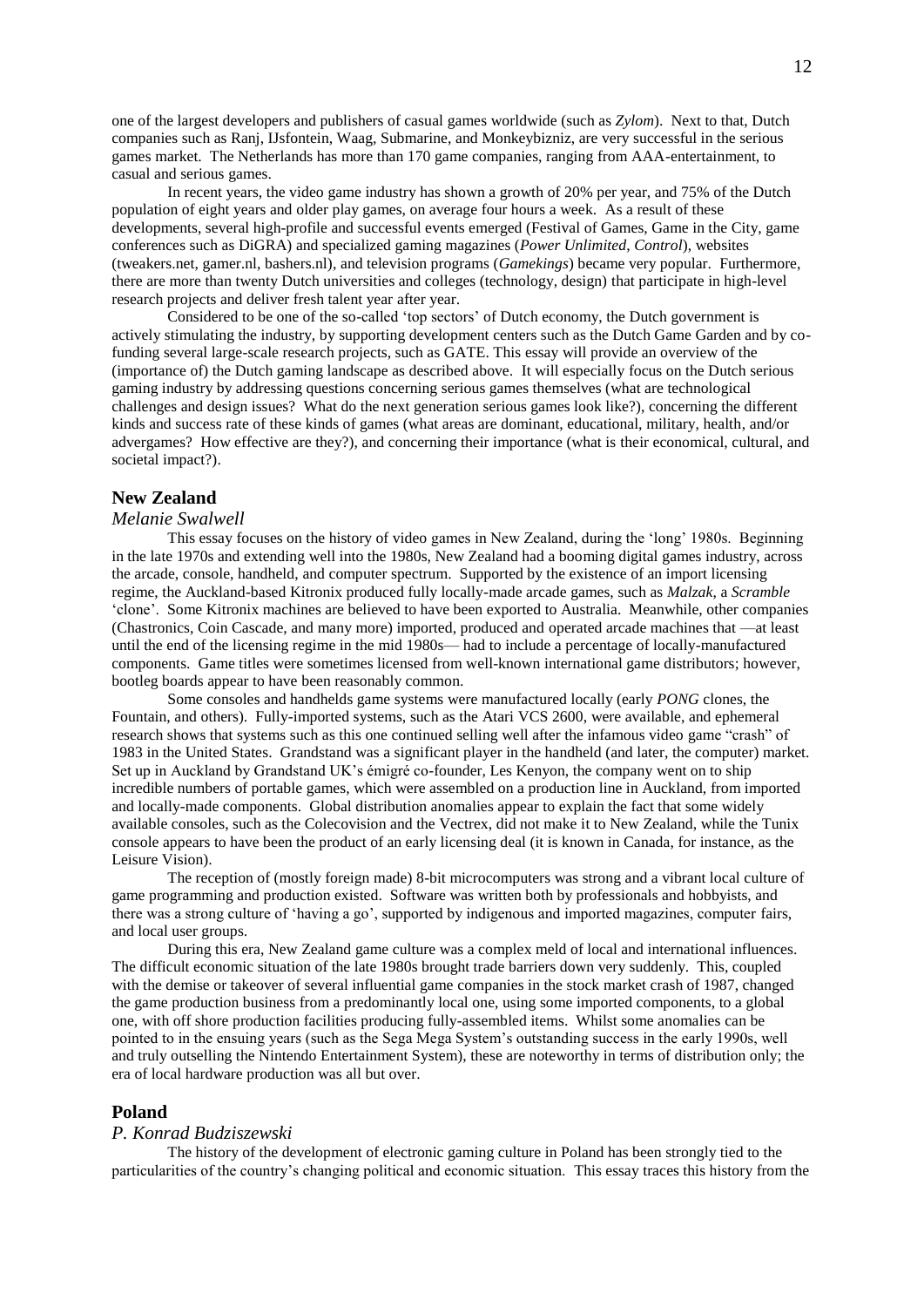first known Polish digital game *Marienbad* (Witold Podgórski, circa 1962), developed for the second-generation Odra 1003 computer, to recent high-profile, internationally acclaimed releases: *Bulletstorm* (People Can Fly/Epic Games, 2011), *The Witcher 2: Assassin of Kings* (CD Projekt RED, 2011), and *Dead Island* (Techland, 2011).

Section 1 offers a close look at the early years of electronic gaming in the People's Republic of Poland: Podgórski's *Marienbad*, the Mera-Elwro TVG-10 —the first and only Polish game console, an obscure *Pong*clone released circa 1980, and, in particular, the computer boom of the mid-1980s. A distinguishing characteristic of Poland's game culture of the period was a nearly complete absence of programmable consoles. Accordingly, gaming was the exclusive domain of 8-bit home computers— the Atari XL/XE, Commodore 64, ZX Spectrum and compatibles (including the Polish-made Unipolbrit 2086 and Elwro 800 Junior), and, to a lesser extent, the Amstrad CPC. At the same time, the lack of copyright laws and official software distribution channels produced a thriving barter economy and grey market for the easily and inexpensively copied tape- and disk-based games.

Section 2 picks up in 1989 —the year marking the fall of the Communist regime, the country's transition to free-market economy, and the beginning of large-scale commercial game development. While prior attempts at commercial distribution of original titles —beginning with Marcin Borkowski's 1986 text adventure *Puszka Pandory* (*Pandora's Box*)— had not been particularly fruitful, developers such as L. K. Avalon (*Robbo*), Computer Adventure Studio (*Mózgprocesor* [*Brainprocessor*]), and California Dreams (*Blockout*) managed to achieve relative success in the newly relaxed political and economic climate. Software piracy, however, proved to be a significant problem. The turn of the decade also saw the appearance of the first cartridge-based game consoles (Taiwanese clones of the Nintendo Entertainment System and the Atari 2600) and the rise in popularity of 16- and 16/32-bit computers (Atari ST, Commodore Amiga, and IBM PC compatibles).

Section 3 details changes following the signing of the 1994 Copyright Protection Bill, which laid out the foundations for legal software market. Publishers began official distribution of imported titles, initially with limited localization (typically only accompanying materials were translated into Polish). By that point, local development had shifted almost entirely to newer platforms (although a strong and productive 8-bit "scene" continues to operate in Poland to his day), especially the Amiga and IBM PC. Simultaneously, large development and publishing companies began to phase out the small studios of the previous era. A number of importers began sales of home consoles, such as the Sega Saturn, the Atari Jaguar, and the Sony PlayStation of which only the latter managed to gain some following.

Section 4 examines the post-2000 situation— in particular, key developers' (People Can Fly, Citi Interactive, TopWare Interactive, Reality Pump, Techland, CD Projekt) transitions to large, big-budget projects, characterized by high production values, aggressive promotion, and international distribution. The section closes with a look at Good Old Games, CD Projekt's digital distribution platform for DRM-free classic PC games.

### **Portugal**

# *Nelson Zagalo*

The essay on Portugal will be presenting a synthesized analysis of the evolution of the game development in the country since the end of the 1970s. The research done will demonstrate the added value of this industry to the creative dimension of the Portuguese society.

Identity patterns of the game design will be identified and discussed taking into account Portuguese history, society, and media landscape. Some of the more relevant moments in terms of technology and arts of the Portuguese video games will be enlisted, compared, and discussed, serving the creation of an in-depth knowledge about the industry in the country.

## **Russia**

#### *Svetlana Dragayeva*

Contemporary Russia likes playing with national stereotypes juxtaposing them to the Western Other. This old trick still works for a many Russian national products and hits the apotheosis in the 'most important art of all arts', that is, cinema. And so even in 2011, in a 'New Year's comedy of the 2010s', the rational West is juxtaposed to the unpredictable Russian soul. This essay explores how the global market of video games in Russia, which is traditionally and predominantly filled with the Western products, shapes its own local flavor to better suit the taste of the local consumers and whether the local consumers need local products at all in this particular industry. Furthermore, the question is: how, if at all, does the local flavor help the participant emotionally engage more intensely in the game?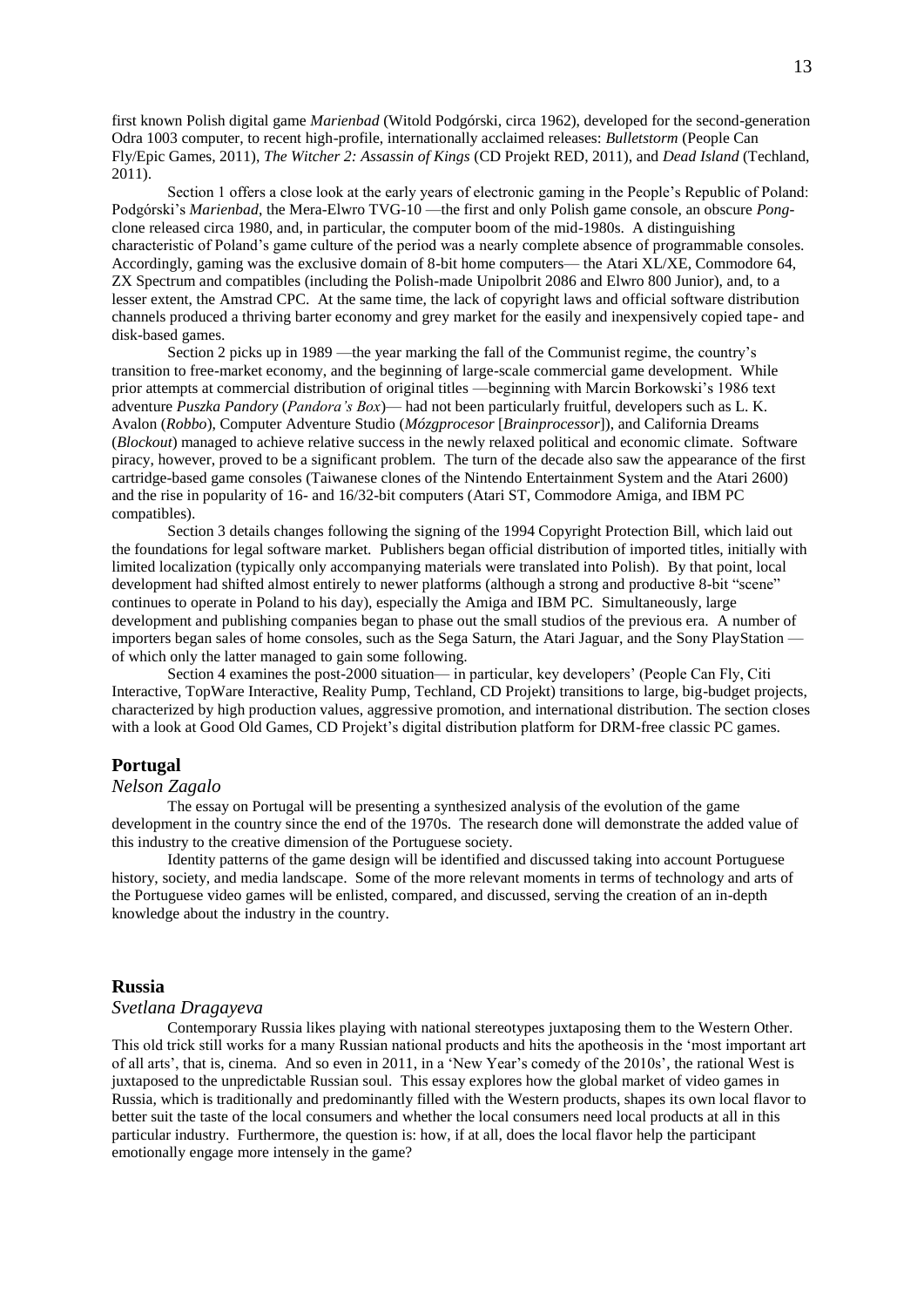# **Scandinavia**

## *Lars Konzack*

The purpose of this essay is to give an overview of the Scandinavian game scene from all over Scandinavia – mainly Iceland, Norway, Sweden, Finland and Denmark. It will look into Scandinavian games such as the Icelandian *Eve On-line*, Norwegian games from Funcom like *Dreamfall*, *Anarchy On-line*, and *Age of Conan*, Swedish games like the *Penumbra* series, *Battlefield 1943*, and the *Headhunter* series, Finnish games like *Triplane Turmoil*, *Max Payne*, and *Flat Out*, and Danish games like the *Hitman* series, *Hugo* series and the *Kane & Lynch* series. I will look into if and how there is a special Scandinavian game design style or if they are more focused on global trends. Furthermore I will look into the future trends of Scandinavian video games.

## **Singapore**

## *Peichi Chung*

This essay emphasizes the transformation process that Singapore changes from a country of game consumption to a country of game production in the global industry value chain. The essay first introduces the history of video games in Singapore from a market perspective, and describes the popularity of foreign games that prevail among Singapore gamers. Next, it examines the Singapore market by analyzing the popularity of games, be they western or Japanese, in the categories of console, PC, mobile, and on-line games. The essay also covers an evaluation of the influence of national history on the current scale of video game market in Singapore. Singapore's IT infrastructure, media regulatory environment, and particular political structure are also taken into consideration in the discussion on Singapore's stable business network in the sector of game distribution and publishing. The essay examines foreign game genres that dominate Singapore's game market and compare Singapore's market structure to other countries in Asia. In the evaluation of the game market, the essay concentrates on the particular global and local linkage that Singapore has to the global video game network.

In regard to game development, this essay also examines the transformation process that enables Singapore to leap forward barrier in entering global video game development. It evaluates game policy that influences the formulation of Singapore as a *regional hub* for global game companies in Southeast Asia. Review of the industry progress begins with the evaluation of government policy to form a creative industry for digital media in 2003. The introduction of the video game history of Singaore is based upon industry fieldworks that were conducted in Singapore since 2007. Analysis of the local gaming culture will be based upon a review of dynamics that are cultivated at both the state and market levels. The state level will focus on the R&D performance in enhancing game innovation, while the market level will cover the industry synergy that is collectively shaped by the video game companies in Singapore. The essay will provide a basic profile of video game companies and introduce popular video game contents developed and published by these companies. The last section of this essay emphasizes on future development of Singapore's video game industry and evaluates the industry mobility factor that Singapore will achieve if the country successfully achieves to be the leading regional node of game development and distribution in Southeast Asia. The essay concludes with a discussion of the future of regional game development and its connection to Singapore's rapid transformation into a creative hub of digital content in Asia.

## **South Korea**

#### *Peichi Chung*

This essay will first trace the political and social factors that lead to birth of first on-line game industry in Asia. It will examine the history of video games in South Korea since 1990s. The essay will review the process of development and examine the types of video games that were developed in the early stages of the video game industry. A chronicle of foreign game imports will also be examined. The essay then analyzes the influencing factor of foreign games on the South Korean video game production style, and then reviews cultural exports contributed by the South Korean game industry from 2002 to 2011. Indigenous video game culture will be linked to the particular gamer socialization pattern in the South Korean society. The essay highlights a corporate-based popular culture, E-sports, which originated in South Korea, and provides a breakdown of the industry pyramid that shows the competitive nature of industry environment in South Korean video games. The essay focuses on MMOGs (massively multiplayer on-line games) as Korea's main industry niche in the global game industry value chain. By going through a wide variety of South Korean on-line games, the essay then evaluates characteristics that shape a unique indigenous video game culture. Company profiles with an emphasis on major large-scale game companies and some selected middle-scale innovative ones will be provided. The essay then introduces contents of representative games that achieved successful international sales, including *Lineages*, *Maple Story*, *Ragnarok*, *Sudden Attack*, and *Audition On-line*. The regional success of Korean on-line games will be included. The essay will analyze the regional distribution network that Korean games expand to other Asian countries such as Taiwan, China, Singapore, Malaysia, Philippines, Thailand, and Vietnam. The last section of this essay includes an introduction of game studies in Korea and concludes with a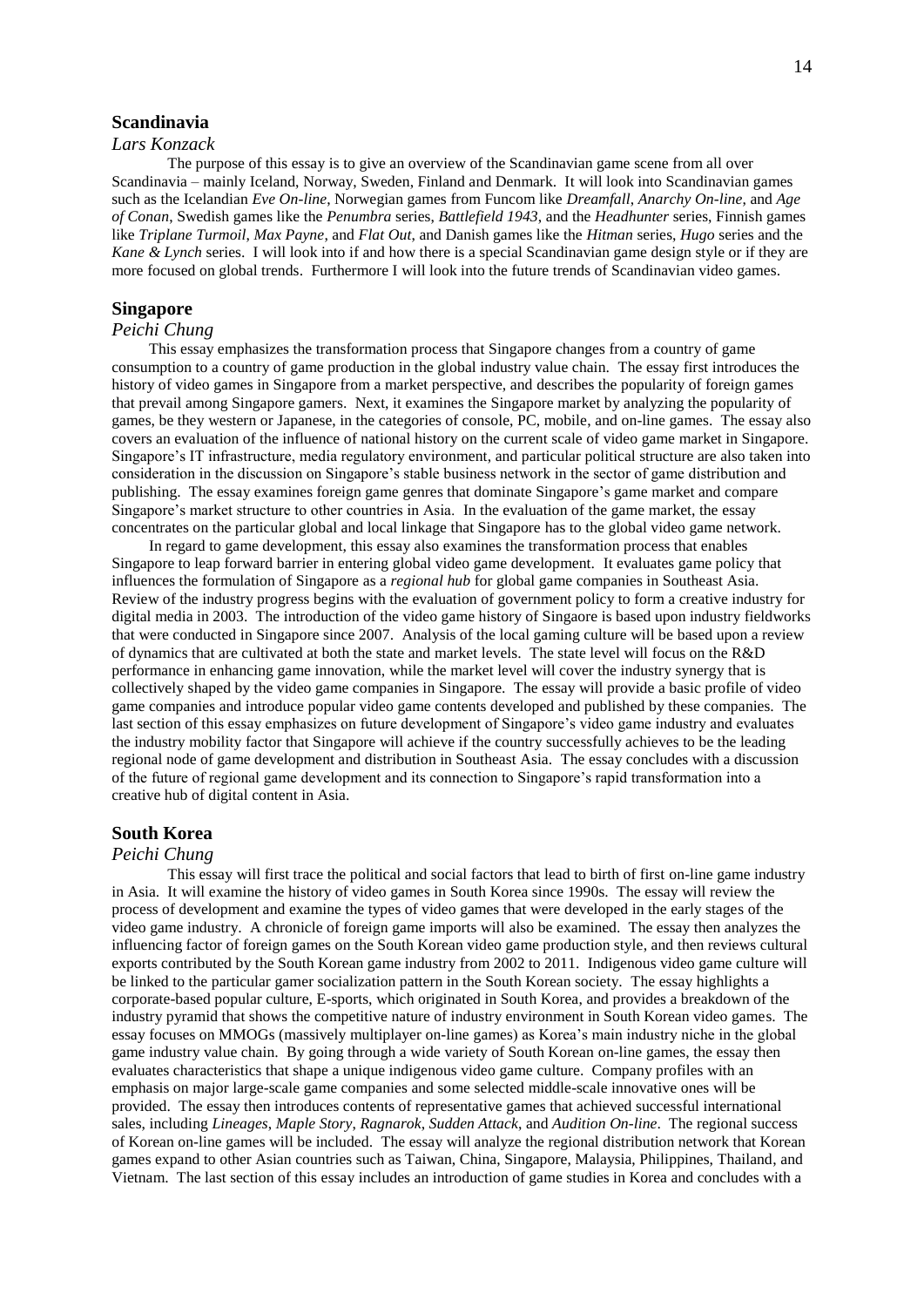discussion of the leadership of the Korean game industry to other game industries, markets, and gamers in the whole of Asia.

#### **Spain**

## *Manuel Garin and Victor Manuel Martinez*

The essay will address the impact of video games, as a creative language and an emerging art, in the plural national context of Spain. We will study in which ways the influence of Spanish politics and economy affected the growing scene of video game creation in the 1980s, very much related with the first years of democratic freedom in the country after Franco's dictatorship, an emerging context that generated an artistic and creative outburst which lead to "the golden age" of Spanish video games, a splendid period of domestic production between 1983 and 1989. The analysis of these historical movements will also involve the study of individual creators, names that have marked the canon of video game creation in Spain, such as the genuine and tragic case of Paco Menéndez, creator of the mythical title *La Abadía del Crimen* (1988) and widely considered as the best Spanish game creator in spite of his short and troubled career. The essay will also focus on how specific national companies dealt with the industrial structure and its possibilities in different historical moments, from the early success of studios like Opera Soft, Made In Spain, or Indescomp in the 1980s, to the decline and disintegration of most of the Spanish game companies after the mid-1990s, until the recent recovery and growth of part of the industry thanks to the international success of games like *Castlevania: Lord of Shadow* (2010). At the same time, the text will combine specific game and company profiles with certain content descriptions that allow the reader to understand the complexities and identity issues related to the Spanish indigenous game culture, addressing the impact of franchises like *PCFútbol* (1992-2001) that literally became national milestones, and analyzing how the reception of foreign imports also shaped the face of the gaming community. Finally, the essay will summarize the most representative trends of video game studies in Spain and the legitimation of game design as a fully creative art that engages millions of gamers and makes us look to the future with great expectations.

#### **Thailand**

#### *Songsri Soranastaporn*

Video games are popular and attract massive numbers of players around the world. Thai players engage in this kind of game, and many organizations and companies are involved in video games in Thailand. However, few studies are found on this subject.

No evidence of either a history of video games in Thailand or an influence of national history on video games has been found. Video games have been imported such as *Ragnarok On-line* and *Warcraft* which are very popular among Thai game players. A few Thai companies produce domestic video games such as *Kankluay* and *Sinsamut*, but many issues of indigenous video game culture and video game content description have not been documented. Most studies focus on (1) the behaviors, motivation, and addiction of video game players, and (2) the effects of playing video games. Thus, some research needs to be conducted.

According to video game company profiles, the number of video game companies has been increasing recently and the Thai government encourages and supports them. For example, *Asiasoft*, owned by Thais and located in Thailand, is a leading on-line game operator and has a dominant market share in Thailand, Singapore, Malaysia, and Vietnam. Many SMEs develop video games and some integrate Thai culture and tradition into their games. The Software Industry Promotion Agency (Public Organization) [SIPA], one type of Thai modern organization, was established in 2003 with three purposes: to promote and develop software and digital content developers and entrepreneurs, to promote and support marketing of software and digital content, and to develop organizations which promote software and digital content. Thus, the Thai Game Association was established to serve one of SIPA's missions. However, though many organizations play roles in video games, no study has been found.

Therefore, the contents of this essay will be researched, and its purposes are: (1) to describe video games in Thailand in terms of history, influence of national history on video games, reception of foreign imports, domestic video game production and exports, indigenous video game culture, video game company profiles, video game content description, video game studies, and the future of video games and (2) to explain behaviors of video game players, and effects of playing video games in Thailand. The population in this study includes four groups who are involved in video games such as e-Learning, animation and computer graphics, movie production companies, and software and digital contents: (1) chief of education programs, (2) presidents of various associations, (3) owners and managers of companies, and (4) game players. Interviews, questionnaires, and documents will be used as research tools. Data will be analyzed by categorizing and descriptive statistics. Comprehensive information of video games will be compiled and help us to understand video games in Thailand. This information will serve as guidelines for both government and private organizations to manage video game business and will be one resource of video games in Thailand. To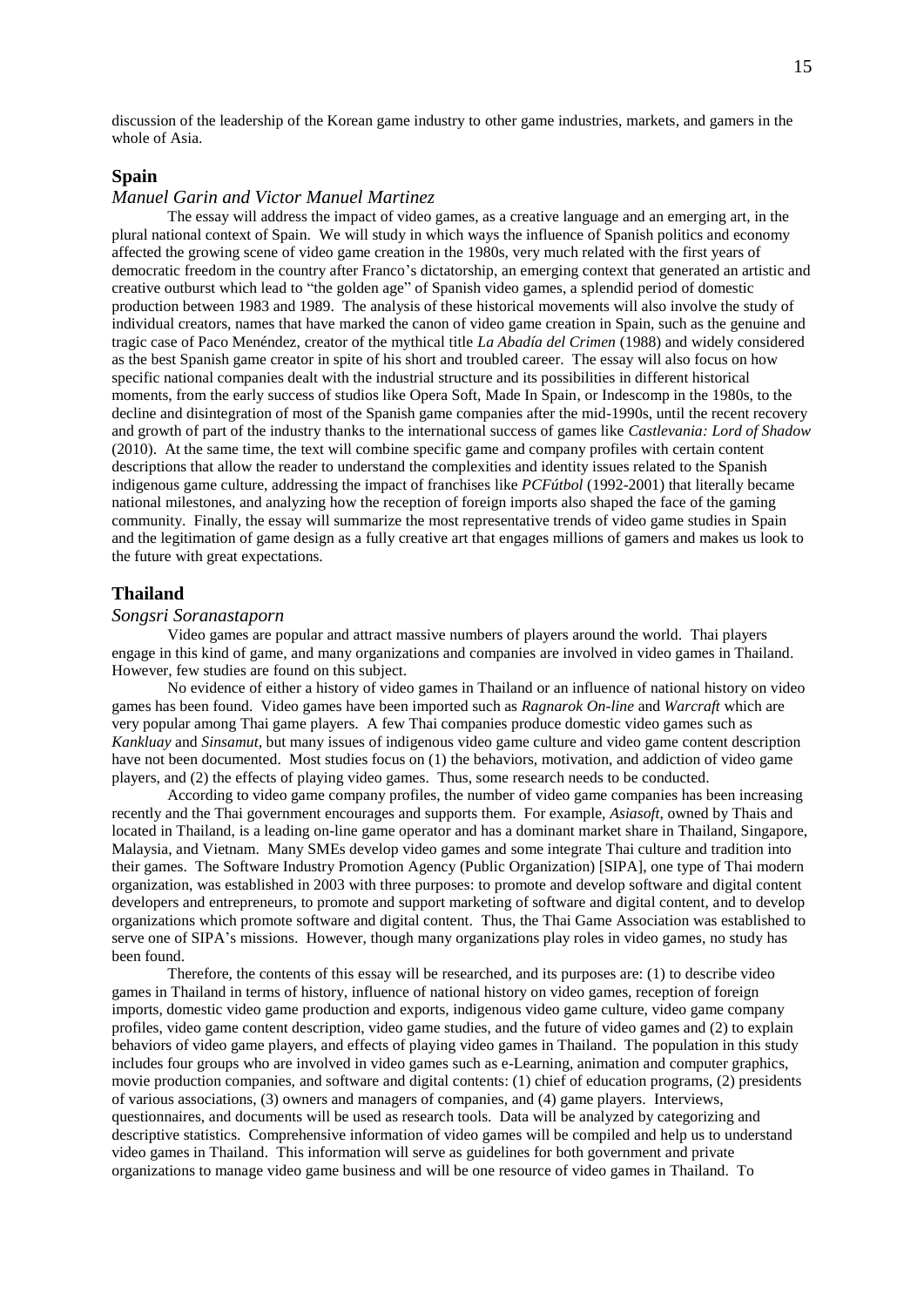conclude, the results of this study will be useful for both government and private organizations, so studies need to be conducted to fill the gap of knowledge in this area.

## **Turkey**

## *Erdal Yilmaz, Cetin Tuker, & Kursat Cagiltay*

Turkish video game development history starts in mid-1980s with amateur and personal attempts and until the first decade of the 2000s, development teams weren't able to produce professional or internationally successful titles. After 2005, some local teams developed their own technology, scenarios, designs, and production lines with the financial support of sponsors, successful marketing decisions and organization of technology centers in major universities. As a result, they have been publishing their titles with mentionable success both in national and international markets. It is also possible to say that the majority of the produced titles are mobile or social games on the Internet, probably because it is cheaper to produce these games by independent developers.

Although, national history, local stories, and local characters are the main resources for the scenarios of the great majority of the games which were developed in the early stages of the Turkish video game development history, as design and development teams become confident in their jobs, they have started developing scenarios based on international (nonlocal) stories and characters. Unfortunately, there still exist very limited video game development activities and academic studies compared to the possible potential but according to recent research studies, the number of game players and total game play time in Turkey show parallel figures to the world average.

In the last 5 years, with the help of university and industry, a pre-incubation center called ATOM (Animation Technologies and Game Development Center), mainly specializing in video game development, was established. In the near future, a Digital Game Federation will also be established. Also, in some major universities which are mainly focused on technology, academic programs focused on game technologies have been established. Due to these developments, we expect a rapid development in game design and development in Turkey in near future. Therefore, this essay aims to present the history, current situation of digital game activities, and future projections of gaming industry for Turkey.

# **United Kingdom**

#### *Barry Atkins*

This chapter will explore the specificities of history, production, and consumption in the United Kingdom and consider the ways in which there is a particular identity to UK video game development expressed in its games and surrounding gamer culture. As the birthplace of franchises such as *Tomb Raider* and *Grand Theft Auto*, and the home of development houses such as Lionhead Studios and Rare, the United Kingdom has long punched above its weight in relation to other countries after the two giants of game development, the USA and Japan. The step change for UK games development came with the move from games delivered hard-wired into units sold for home use (such as *PONG* and its many imitators, imported or cloned from overseas) or free standing cabinets in the arcades (again sourced in the main from the U.S. and then Japan), to games sold for the emerging home computer market. Here it is possible to see divergent evolution, with the Sinclair ZX Spectrum and then the BBC Micro having a direct effect on the direction and nature of UK games. The Spectrum in particular was a machine that enabled game development (in BASIC) that saw users develop games as hobbyists that then fed a market that was unsupported at the time by large corporate companies, allowing the economic conditions for a specifically UK game development community to emerge. There is a history of what is often termed 'bedroom coding' for these early computers that saw cottage industry production, often by individuals in small teams (often of brothers), going on to grow into the companies that would remain major players in UK development (such as Blitz Games) or be taken over by overseas publishers and larger developers but remain based in the UK. Bedroom coding also saw some parallel in UK universities, with the first text MUDs (Multi User Domains/Dungeons) that would lay the foundations for contemporary MMORPGs emerging from UK Computer Science departments. In terms of policy and the relationship with government, game development in the UK has also had a mixed, if not contradictory, reception. On the one hand, it has seen sporadic support and encouragement by successive governments keen to capitalize on its market position. On the other, negative stories the UK tabloid press have led to successive government reports and interventions that have simultaneously supported the industrial potential of games while seeking to establish appropriate levels of censorship and state intervention. Games are now eligible for British academy of Film and Television Arts (BAFTA) awards, for example, while continuing to be subject to popular, and particularly parental, anxiety. With both Microsoft and Sony owning UK development studios, and Nintendo allowing UK developers to make games from their first party IP, and entrusting them with launch titles for successive console generations, it is clear that the UK remains a significant contributor to global games culture, but this essay will examine the case for whether or not this represent a recognizably different national game aesthetic.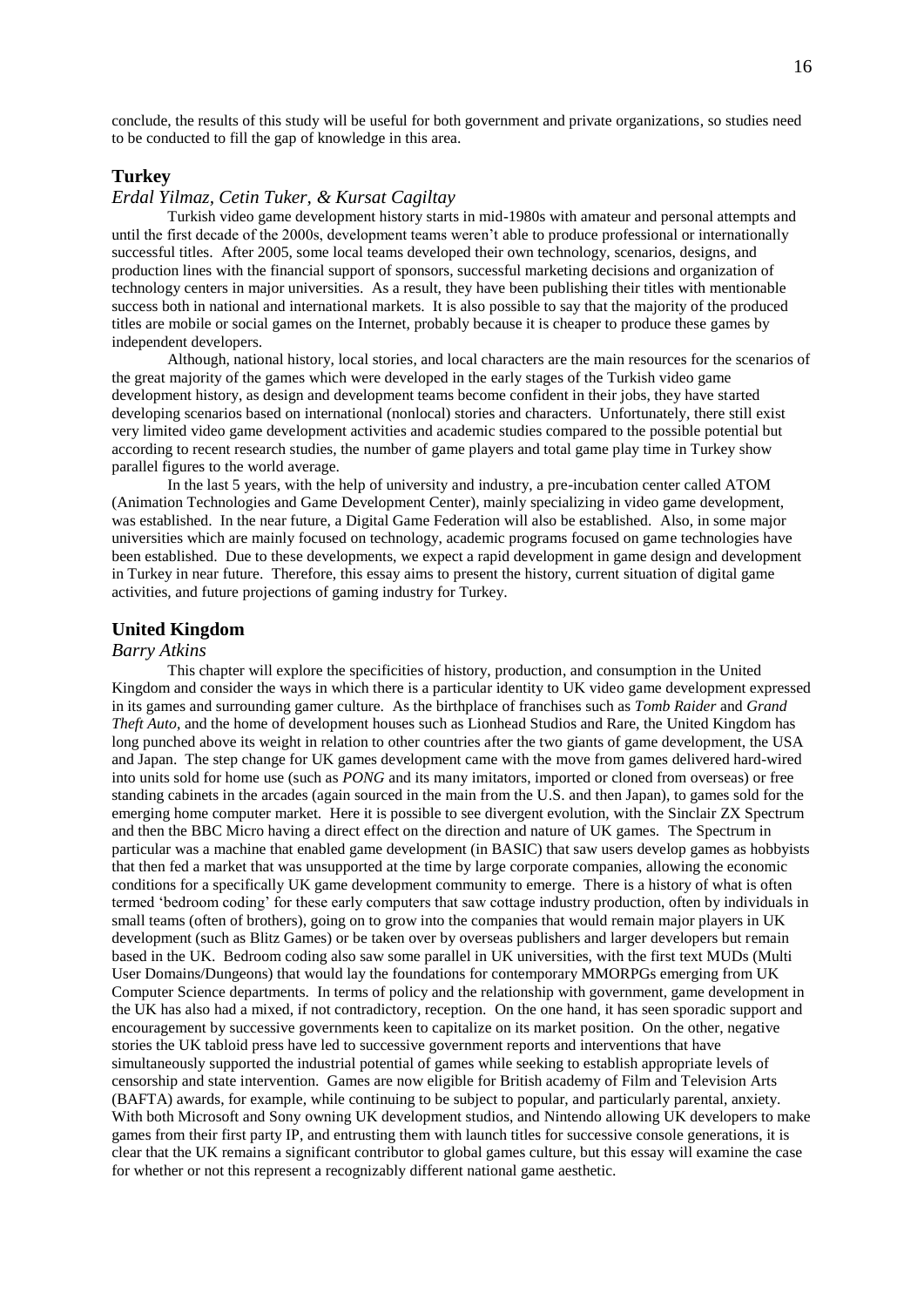# **United States of America**

## *Mark J. P. Wolf*

As the birthplace of video games, the United States of America is the location of much of video game history, and is usually the only country covered in detail when the history of video games is recounted. As this history is too extensive to cover adequately in a few thousand words and has already appeared a number of times (most book-length histories of video games center on the USA), this essay will be different from the others in the collection in that it will focus specifically on the way American history shaped and influenced video game history, beginning with the precursors and situations that gave rise to video games and the various forms they took, and continuing through each decade, examining how industry and culture affected the developing medium. The essay will also consider whether or not there is an American character to games produced in the USA, as well as look at the influence of the growing number of imports from other countries.

#### **Uruguay**

## *Gonzalo Frasca*

Professional game development in Uruguay started in the late 1980s through the Iron Byte studio, which released several games for Spanish publisher Dinamic, including Narco Police (1989). A new wave of studios started in the early 2000s, focusing on on-line and casual games. Currently, Uruguay is a testbed for the One Laptop Per Child Project and a 100% of the country's school children are provided with a free laptop by the government. Because of this, educational game development is taking off.

## **Venezuela**

## *Thomas A. Apperley*

Contemporary discussions of digital games suggest that they have a crucial role in social inclusion through the way they support the development of digital literacy, encourage civic engagement, and are a crucial access point to global participatory culture. Previous studies of digital games have focused on the issue of social exclusion through limited or partial access, by examining the connection between digital gameplay and digital literacies in the elderly, minority groups, girls and women. This essay reframes the discussion by focusing on what is at stake in the social inclusion provided by the processes and contexts of digital gameplay in Venezuela, using an ethnographic case study of in an Internet café in Caracas.

The case study examines an Internet café —Cybercafé Avila— as a grassroots assemblage of commercial and community interests. At this café, social inclusion through digital games was underpinned by a reliance on an 'unofficial' digital economy through widespread software piracy. Through the pursuit of this illicit pleasure, shared knowledges and literacies emerged, both about *how* to play the games and, more importantly, about the techniques developed to be in the position where playing the games was a possibility.

In order to gain access to the beneficial aspects of digital gaming, otherwise socially-excluded groups in Venezuela generate new, dynamic literacies that the socially-included might otherwise take for granted. This essay argues that an orthodox understanding and application of digital piracy may cause social exclusion, and that the various techniques of digital piracy constituted a key knowledge that facilitated social inclusion through digital gaming. In this case, an expanded notion of digital literacy is required that includes the knowledge of how to circumvent copyright protection and other forms of digital rights management.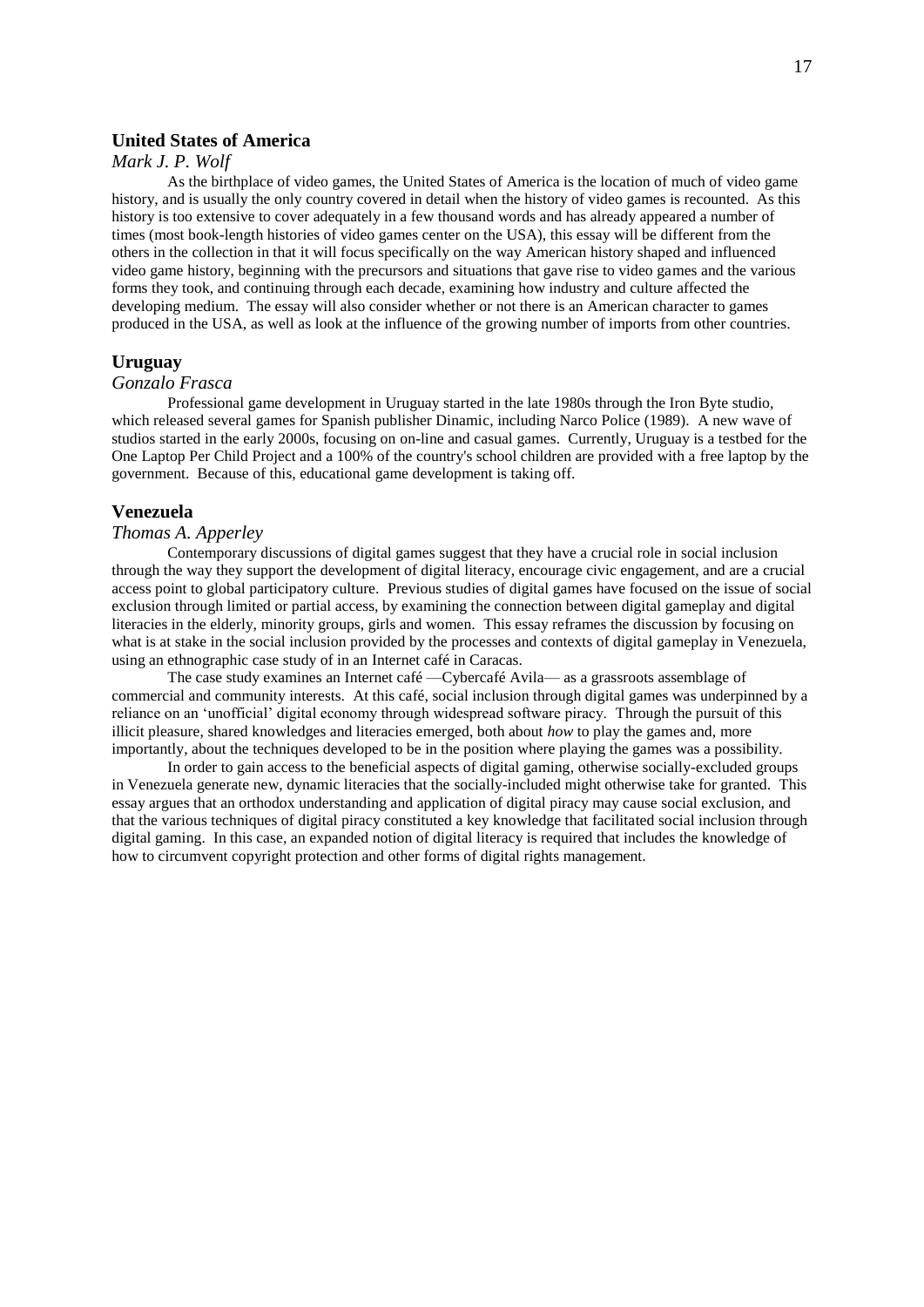# **About the Contributors**

**Frederick Luis Aldama** is Arts and Humanities Distinguished Professor of English at the Ohio State University and Director of Latino Studies. He is the editor of six collections of essays and the author of seven books, including *Postethnic Narrative Criticism*, *Brown on Brown*, and the MLA-award winning *Dancing With Ghosts: A Critical Biography of Arturo Islas*, *Why the Humanities Matter: A Common Sense Approach*, *Your Brain on Latino Comics: From Gus Arriola to Los Bros Hernandez*, and *A User's Guide to Postcolonial and Latino Borderland Fiction*.He has just finished a book on contemporary Mexican cinema and is currently working on a book on race, cognition, and emotion in video games. He has published numerous articles, coedits the series "Cognitive Approaches to Literature and Culture" (University of Texas Press), and sits on the editorial boards for journals such as *Narrative* and *Journal of Narrative Theory* as well as on The Americas Book Series (Texas Tech University Press). [aldama.1@osu.edu]

**Lynn Rosalina Alves Gama** has a degree in Education from the Faculty of Education of Bahia (1985), Masters (1998), and Ph.D. (2004) in Education from the Federal University of Bahia. Her Post-doctorate was in the area of electronic games and learning from the Università degli Studi di Torino, Italy. She is currently a titular professor and researcher at the SENAI-CIMATEC-Regional Department of Bahia (Center for Computational Modeling) and the University of Bahia. She has experience in Education, conducting research on the following topics: gaming, interactivity, on-line learning, and education. She coordinates research and development projects in digital games such as *Triad* (FINEP / FAPESB / UNEB), *Buzios: Echoes of Freedom* (FAPESB), *Forest Guardians* (CNPq), *Brazil 2014: Towards the Hexa* (SEC-Ba), and *Games Studies* (FAPESB), among others. The productions of her research group are available at URL: www.comunidadesvirtuais.pro.br. [lynnalves@yahoo.com.br]

**Thomas H. Apperley**, Ph. D., is an ethnographer, researcher, and consultant on digital media technologies. His previous writing has covered digital games, mobile phones, digital literacies and pedagogies, and social exclusion. He is a Research Fellow at the University of Melbourne. His book *Gaming Rhythms: Play and Counterplay from the Situated to the Global* was published in 2010 by the Institute of Network Cultures. Tom's previous work has appeared in *The Australian Journal of Language and Literacy*, *Pedagogies: An International Journal*, and *Simulation & Gaming*. He is the co-editor of the peer-reviewed journal *Digital Culture & Education*, and is on the editorial boards of *Simulation and Gaming for Learning and Development* and *The International Journal of Game-based Learning*. [thomas.apperley@gmail.com]

**Dominic Arsenault** is Assistant Professor of Film Studies at the University of Montreal. He researches, presents, lectures, and publishes on video game narration and design, fictional and systemic immersion, video game history and music, and genres. His work has appeared in journals like *Eludamos* and *Loading*, and as essays in *The Video Game Theory Reader 2* and *The Video Game Explosion*. His current research interests revolve around the NES as an industry-, genre- and culture-defining platform, collaborative storytelling practices, transmedia storytelling, and fan production, innovation and continuity in video game design, and in the creation of a hybrid live performance multiplayer game/music show. He has a website, which is never upto-date. [http://www.le-ludophile.com] [dominic.arsenault@umontreal.ca]

**Barry Atkins** is University of Wales Reader in Computer Games Design at the University of Wales, Newport, UK. He is author of *More than a Game: The Computer Game as Fictional Form* (Manchester Univeristy Press, 2003) and (co-editor (with Tanya Krzywinska) of *Videogame, Player, Text* (Manchester University Press, 2007) and has published widely in games and narrative and games and aesthetics. [barry.atkins@newport.ac.uk]

**Tamás Beregi** acquired his first computers (a ZX Spectrum, and later a Commodore 64) sometime around 1983. He spent the next fifteen years in front of various TVs and monitors playing a wide range of video games, and became an adventure game fanatic after playing the first text adventures released by the British company Magnetic Scrolls in the mid-1980s. Realizing that his childhood had suddenly passed, he quickly started to research game history. His richly illustrated, 450-page book *Pixel Heroes: The First Fifty Years of Computer Games* was published in 2010. It is the first book in Hungarian on the history of video games. Since the early 1990s, Tamas has regularly contributed to leading Hungarian computer and film magazines, where his main interest is the representation of the fantastic, and the relationship between video games and movies. In 1999 he founded the first on-line computer game museum in Hungary. Tamas first studied biology and geography at university, but his interests later shifted to art history and film studies. He received his Ph. D. in Art History from Manchester University in 2008. He is the author of three fantasy novels, and wrote a national bestseller in Hungary entitled *My One and Onlies* that was later made into a feature film. The book combines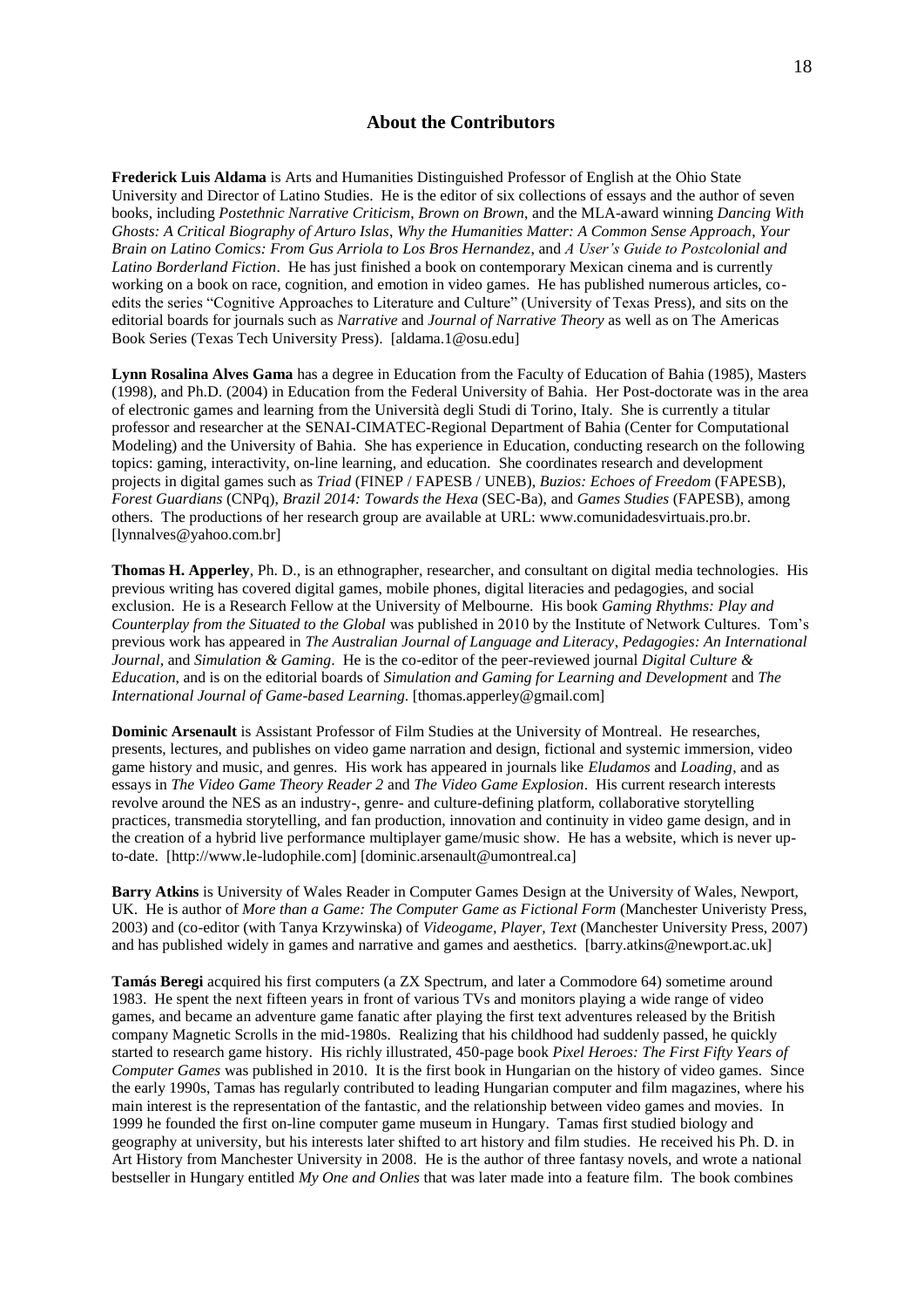Tamas' interest in partying and the underground scene of Budapest with scientific observations on how to find the ideal woman. (The book has a 100-page-long appendix that guides the reader through this task with the use of mathematical and geometrical formulas). Tamas has written scripts for a number of movies, including a romantic comedy, a historical drama, and a Hungarian-Icelandic CGI animation movie. He also wrote a successful Alternate Reality Game in 2008. He is currently working for the Hungarian Film Board as a script reader and developer, and he is also adding the finishing touches to his fifth novel. He lives with his cat and dog (both female) in the hills of Buda, where he often goes to collect his favourite mushrooms. [tamas.beregi@gmail.com]

**Matteo Bittanti** is Senior Adjunct Professor in the Visual Studies and in the Visual & Critical Studies programs at the California College of the Arts in San Francisco and Oakland. Bittanti is also a member of the scientific board of the Masters program in Digital Entertainment Media & Design at his alma mater, IULM University, in Milan. Between 2006 and 2011, Bittanti collaborated with the Stanford Humanities Lab at Stanford University on several projects related to new media. He writes about technology, film, games, and popular culture for various publications, including *WIRED*, *Rolling Stone*, *Saturno*, and *LINK*. He is the co-editor of *Ludologica*, an academic books series on digital games that debuted in 2002 and comprises more than 20 books, and the editor in chief of *Gamescenes*, a website devoted to the intersection of video games and contemporary art. Bittanti has published several books and essays on video games, popular culture, and film. Born in Milan, Italy, he lives and works in San Francisco. [mbittanti@cca.edu]

**Alexis Blanchet** is Associate Professor in Film Studies at the Université Paris III Sorbonne Nouvelle (France). Formerly associated with the French National Library, member of the Observatoire des Mondes Numériques en Sciences Humaines (Omnsh), he is currently studying the cultural, economical, and technical synergies between cinema and the video game, and is interested in how the public nowadays is being offered extended and transmediatic fictional worlds. [alexis.blanchet@gmail.com]

**P. Konrad Budziszewski** is a Ph. D. candidate in the Department of Communication and Culture at Indiana University, Bloomington. His current research focuses on the technologies of electronic gaming, as reflected in and constituted by the practices, discourses, affects that surround them. [pbudzisz@indiana.edu]

**Kursat Cagiltay** is Associate Professor of the Department of Instructional Technology at the Middle East Technical University (METU), Ankara, Turkey. He earned his BS in Mathematics and MS in Computer Engineering from Middle East Technical University. He holds a double Ph. D. in Cognitive Science and Instructional Systems Technology from Indiana University, USA. He is the founder of two research groups at METU: Simulations and Games in Education (SIMGE; simge.metu.edu.tr) and HCI research group (hci.metu.edu.tr). He also established Turkey's first HCI research lab with eye-tracking facility at METU. His research focuses on human-computer interaction, instructional technology, the social and cognitive issues of computer games, socio-cultural aspects of technology, distance learning, and human performance technologies. [kursat@metu.edu.tr]

**Peichi Chung**, Ph. D., teaches in the Communications and New Media program at the National University of Singapore. Her teaching interests include cultural industries, transnational media corporations, and communications and new media theories and methods. Her research interests are social impact of new communication technologies, film studies, and global entertainment media industry research. Her current research projects involve comparative on-line game industry studies across different countries in Asia. She started her first ethnographic research on South Korean on-line games in 2006, and has thus far expanded similar research to other countries in East Asia. Her publications include book chapters and journal articles on on-line game industries about South Korea, China, and Singapore, and she is working on a book manuscript that discusses the interlinked industry dynamics between game industries in South Korea, China, and Singapore. Her present new research project includes Southeast Asian game industries, in which she examines the social transformation process of global indie game development among outsourcing studios that produce games in ASEAN countries. [cnmcp@nus.edu.sg]

**Hikmat Darmawan** is well known as a comic expert and pop culture observer, and has authored a number of books in the field. He dedicated most of his time organizing many cultural activities in Indonesia. He is currently working as an editor for Madina Magazine and RumahFilm.org, and was granted an Asian Public Intellectuals Fellowship (2010-2011) from Nippon Foundation for the researching of the Subcultural Globalisation of Manga and Visual Identity in Japan and Thailand. [hikmatdarmawan@gmail.com]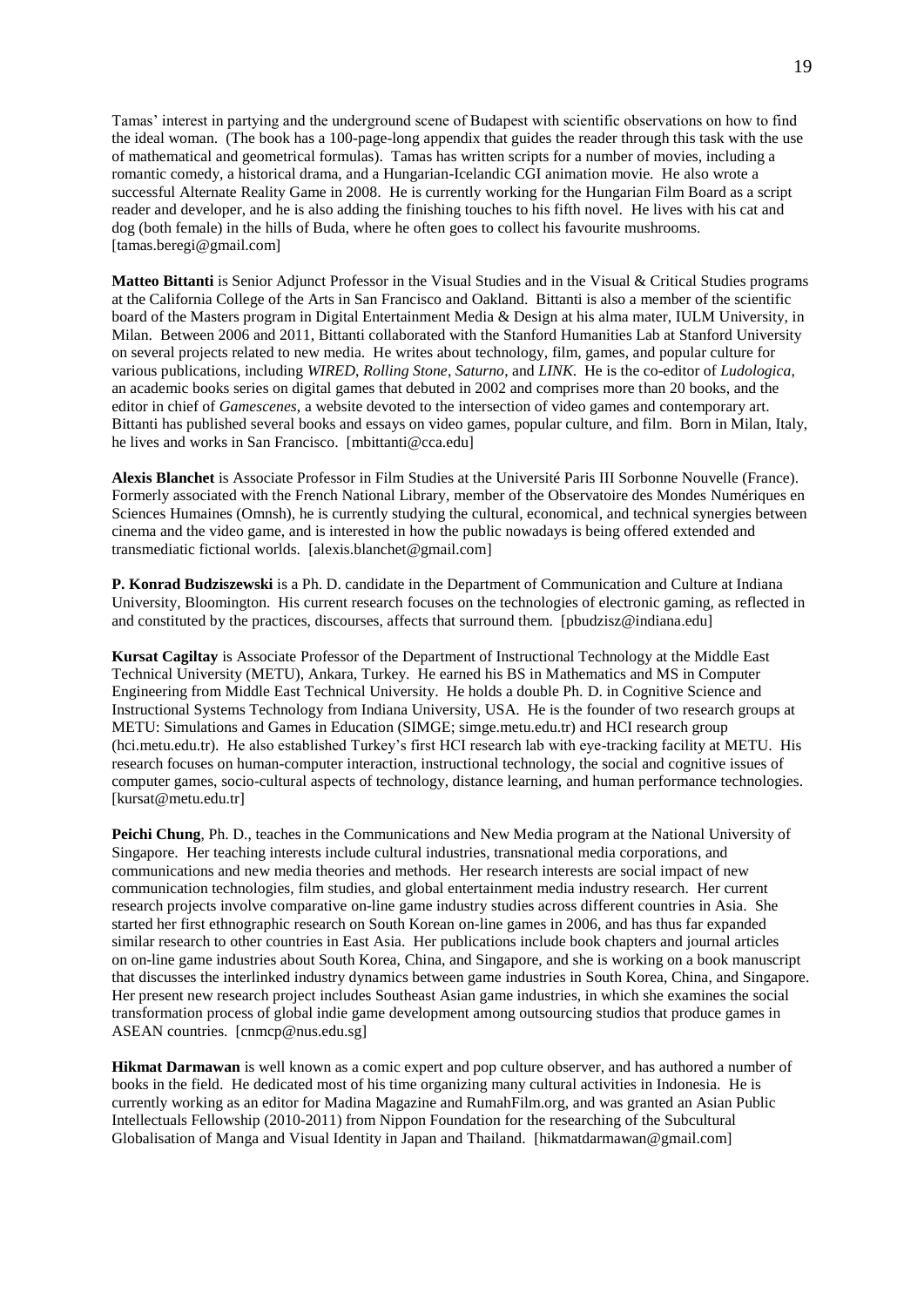**Svetlana Dragayeva** is an ABD from Ohio State University who exchanged the cozy lecture halls for hectic shooting sets of the biggest European period drama *DAU* (directed by Ilya Khrzhanovsky). As a scholar, she explores theoretical frameworks of narrative theory and employs it to the study of literature, drama, film, comic books, and video games. As a producer, she is engaged in a transmedial piece of art and carefully observes how cutting-edge contemporary art is created. [svetlana\_dragayeva@yahoo.com]

**Graciela Alicia Esnaola** has a Ph. D. in Pedagogy and an M. A. in Educational Research and Teaching Quality from the University of Valencia, Spain. She graduated as a specialist in e-learning from the University of Venetto, Italy. She has been a research manager in educative technology and video games, and is currently exploring the "One Laptop per Child" pedagogical model. She has been invited by international universities as an expert in research on video games and learning, and is a Professor in the doctoral program at the University of Salamanca and in e-learning courses at the University of Valencia. She coordinates High Studies in Psychopedagogy, and is the author of the book, *The Construction of Knowledge in Today's Culture: What Do Videogames Tell Us?* (Edition Alfagrama), and of many scientific publications. [https://sites.google.com/site/dragracielasnaola/] [graesnaola@gmail.com]

**Gonzalo Frasca**, Ph. D., is co-founder of Powerful Robot Games, one of the leading game development studios in South America. He is also Chair of Videogames at the ORT University in Montevideo, Uruguay. As a researcher, his work focuses on game rhetoric, game design, and serious games. Frasca received a Lifetime Achievement Award by the Knight Foundation for his Newsgaming.com project. He also co-developed the first official video game for a U. S. Presidential campaign. [frasca@powerfulrobot.com]

**Anthony Y. H. Fung** is a Professor and Director in the School of Journalism and Communication at the Chinese University of Hong Kong. He received his Ph. D. from the School of Journalism and Mass Communication at the University of Minnesota. His research interests focus on cultural industries and cultural studies, popular music, gender and youth identity, political economy of culture, and new media technologies. Recently, he has been conducting research on Asian game industries and China's media globalization. His new books are *Global Capital, Local Culture: Transnational Media Corporations in China* (2008), and *Policies for the Sustainable Development of the Hong Kong Film Industry* (2009) (co-authored with Chan and Ng). [b763704@mailserv.cuhk.edu.hk]

**Manuel Garin** is Assistant Professor in Cinema and Media Studies at Universitat Pompeu Fabra, Barcelona, where he defended his Master thesis, "The Visual Gag: Form, Character, Gameplay". His research focuses on the relations between film history and game forms. During research stays at the Tokyo University of The Arts and the University of Southern California, he has developed the comparative media project found at http://www.gameplaygag.com. [manuelgarin@gmail.com]

**Louis-Martin Guay** is Assistant Professor of game and interactive design at the University of Montréal. With a Bachelor's degree in drama and a Master's degree in film studies, he has been involved in game design for more than 10 years. His projects include many video games, the theatrical collective Cinplass, and the Open House concept. [louis.martin.guay@umontreal.ca]

**Bryan Hikari Hartzheim** is a Ph. D. Candidate in Cinema and Media Studies at the Department of Theatre, Film, and Television at UCLA. He is the co-editor in chief of *Mediascape*, UCLA's media studies journal. [bhartzheim@gmail.com]

**Radwan Kasmiya** is a pioneering game creator in the Middle East, having created the first video game and computer-generated animation there, and many other bestsellers such as *Under Ash* (2001), the first first-person shooter video game in the Middle East; *Quraish* (2005) a real-time strategy game; *Under Siege* (2004), *Road to Jerusalem* (2009) and others. Kasmiya was awarded the Creative Young Entrepreneur Award in Syria in 2007 as founder of AfkarMedia and has worked on many gaming projects with Disney-Pixar, THQ, Ubisoft, EA, and others on titles such as *BattleField 2* (2005), *Assassin's Creed* (2007), *World in Conflict* (2007), *Far Cry 2* (2008), *Tom Clancy's EndWar* (2008), and *WALL•E* (2008), *Red Faction: Guerilla* (2009), and *Up* (2009). Kasmiya holds an Electronic / Computer Engineering Degree from the University of Damascus, and is passionate about creation. [http://ae.linkedin.com/pub/radwan-kasmiya/3/b07/829] [kasmiya@gmail.com]

**Wesley Kirinya** was born in 1983 in Nairobi, the capital city of Kenya. I've lived all my life in Nairobi. I went to Consolata High School and graduated in 2001. I got my first job right after high school. I taught computers to children between the ages of 9 and 11. It was a very interesting challenge. I would say that I learned a lot of patience and understanding from the children. My heart was more in software development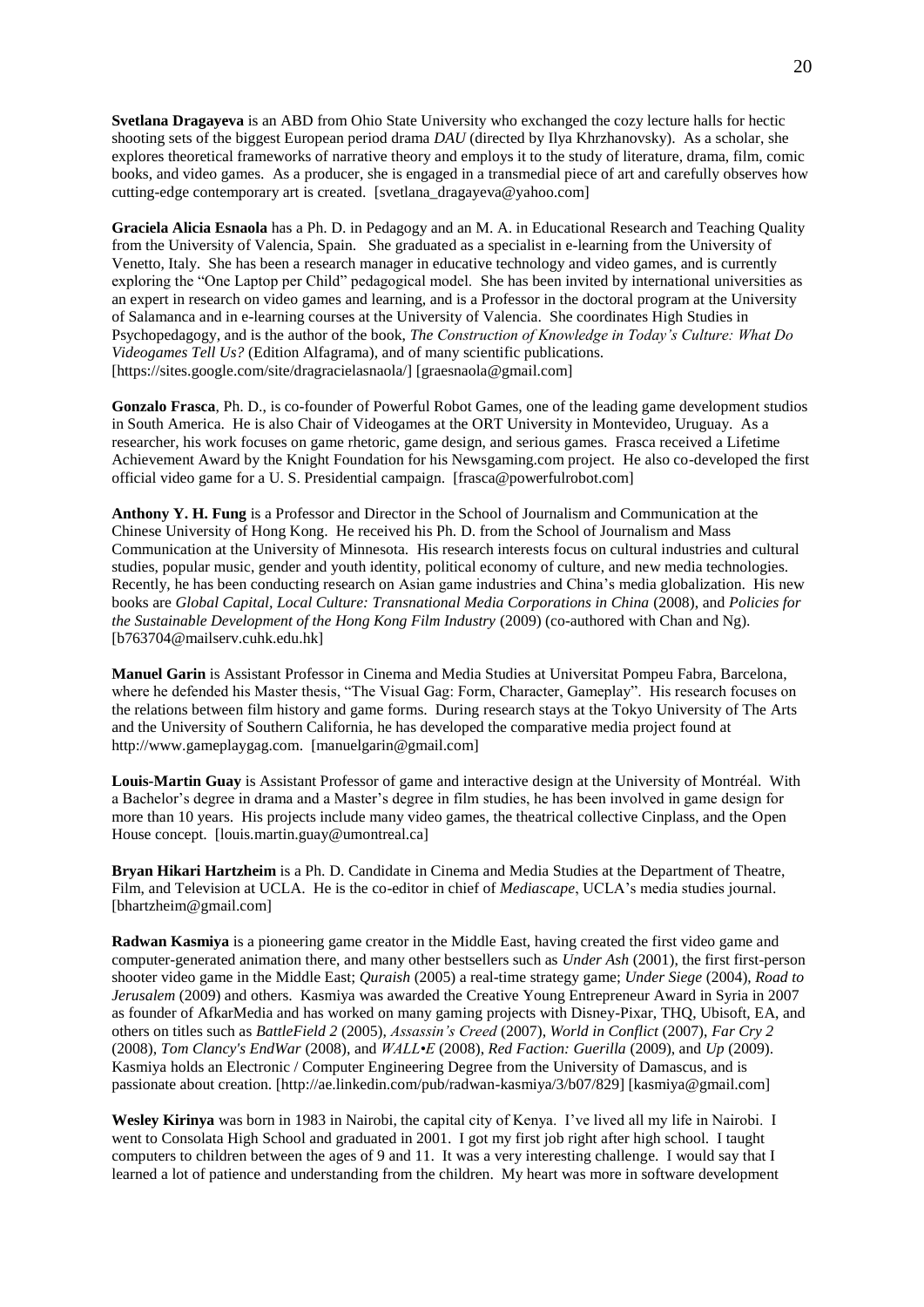than teaching. I had a lot of free time in my hands so I began developing software part-time. I had a good background in software development from high school. My first commercial software was a school management system integrated to a school's website. My second software was the Kenya Catholic Directory. It's a directory that maintains contact information of activities and institutions of the Catholic community in Kenya. I then joined the University of Nairobi for Computer Science. However, I had done a lot in computers before I joined the university, therefore I changed to Actuarial Science because I was interested in mathematics. I had set my mind to make games as a career by the time I joined university, however I still needed to know more about game development. I bought books and manuals from the U. S. After my second year of university, I deferred my studies to develop *Adventures of Nyangi* (2007). That was the first game I developed. Because of the game, I won an award as Africa's Top ICT Youth Innovator, 2008, and got valuable contacts in the professional game development industry. I needed more experience in professional software development. I joined Genkey Africa, located in Ghana, as a senior software developer. After one year, I co-founded Leti Games in Ghana. I'm married with no children. [wesley@letigames.com]

**Lars Konzack** is an Associate Professor at The Royal School of Library and Information Science in Denmark. He has an M. A. in information science and a Ph. D. in Multimedia. He is working with subjects such as ludology, game analysis and design, geek culture, and sub-creation. He has, among others things, published "Computer Game Criticism: A Method for Computer Game Analysis" (2002), "Rhetorics of Computer and Video Game Research" (2007), "Video Games in Europe" (2007), and "Philosophical Game Design" (2008). [konzack.blogspot.com] [lars@konzack.dk]

**Sara Xueting Liao** is a M. Phil. student in Communication in the School of Journalism and Communication at the Chinese University of Hong Kong. She has graduated from Renmin University of China with Bachelor of Arts. Her research interests include video games, new media and culture studies. [saraconan881106@gmail.com]

**Michael Liebe** is Advisor – New Media at the Medienboard Berlin-Brandenburg. He is founding member of the Digital Games Research Centre of the University of Potsdam (DIGAREC). Moreover, he co-founded A MAZE in 2007, an events series focussing on the convergence of computer games and art. As freelance journalist, author, and lecturer, he focuses on game history, culture, and art. He is a Ph. D. student at the University of Potsdam, department of European Media Studies. [http://www.michael-liebe.de] [m.liebe@medienboard.de]

**Víctor Manuel Martínez** is the Chief Editor of AnaitGames.com, where he writes about video games, cinema and pop culture. He is in charge of the video games section of the Spanish edition of *VICE Magazine* and collaborates with Eurogamer.es as a critic. He has published fiction in *VICE Magazine* and *Mamajuana!* [victor.martinez@gmail.com]

**Frans Mäyrä** is Professor of Interactive Media, Game Studies and Digital Culture at the University of Tampere. He has studied the relationship of culture and technology from the early 1990s. He has specialized in the cultural analysis of technology, particularly on the ambiguous, conflicting and heterogeneous elements in this relationship, and has published on topics that range from information technologies, science fiction and fantasy, to the demonic tradition, the concept of identity and role-playing games. He is currently teaching, researching, and heading numerous research projects in the study and development of games, new media, and digital culture. He has also served as the founding President of the Digital Games Research Association (DiGRA). Publications: *Koneihminen* (Man-Machine; editor, 1997), *Demonic Texts and Textual Demons* (1999), *Johdatus digitaaliseen kulttuuriin* (Introduction to Digital Culture; editor, 1999), *CGDC Conference Proceedings* (editor, 2002), *Lapsuus mediamaailmassa* (Childhood in the World of Media, editor, 2005), *The Metamorphosis of Home* (editor, 2005), *An Introduction to Game Studies* (2008). [http://www.uta.fi/~frans.mayra/] [http://www.unet.fi/fransblog] [frans.mayra@uta.fi]

**Deborah Mellamphy** completed her Ph. D. in the School of English, University College Cork, Ireland in 2010. Her thesis is entitled *Hollyweird: Gender Transgression in the Collaborations of Tim Burton and Johnny Depp*. She teaches undergraduate and postgraduate courses and has published journal articles in *Widescreen and Film* and *Film Culture*, with chapters in upcoming publications on film, television, and video game studies. She is co-editor of *Alphaville: Journal of Film and Screen Media*, an on-line journal which is aimed at graduates and early career researchers. [dmellamphy@yahoo.com]

**Konstantin Mitgutsch** is a researcher in the field of education science, game studies, learning theories and applied humanities. At present he is working as a Postdoctoral Researcher at the Singapore-MIT GAMBIT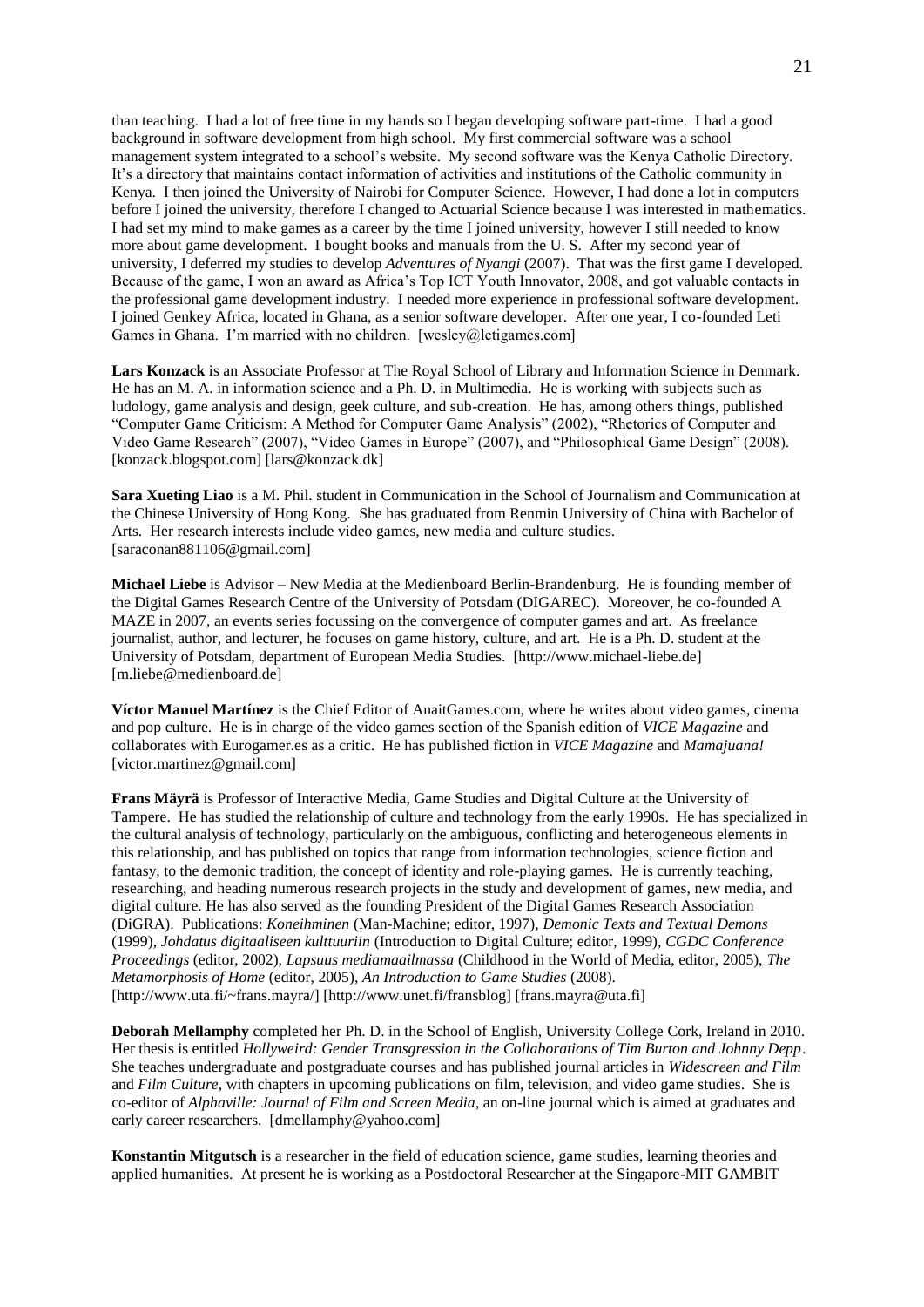Game Lab at the Massachusetts Institute of Technology and as a Visiting Professor at the University of Vienna. His research focuses on learning processes in computer games and in particular on the role of learning trough failure and transformative learning in games. In recent studies, he is investigating meaningful learning processes through gameplay experiences in players' biographies, and analyzing learning processes in Serious Games and educational game design. He worked in the fields of learning, media studies, computer games, and age rating systems at the University of Vienna for several years and was a Max Kade visiting fellow at the Education Arcade at the Massachusetts Institute of Technology in 2010. Konstantin Mitgutsch studied Media Education and Philosophy of Education at the University of Vienna and the Humboldt University Berlin and earned a MA in Education Science, Sociology, Media Studies and Philosophy (2003) and a Ph. D. in 2009. He is participating as an expert member for the Austrian Federal Office for the Positive Assessment of Computer and Console Games and is on the expert council of the Pan European Game Information (PEGI). Since 2007 he organizes the annual Vienna Games Conference FROG. [k\_mitgut@mit.edu]

**Souvik Mukherjee** has been researching video games as an emerging storytelling medium since 2002 and has recently completed his Ph. D. on the subject at Nottingham Trent University. His research examines their relationship to canonical ideas of narrative and also how games inform and challenge current conceptions of technicity, identity, and culture, in general. His current interests involve the analysis of paratexts of video games, such as walkthroughs and after-action reports, as well as approaches to time and endings in video games related to Hindu and Buddhist philosophy and that of Gilles Deleuze. His research has been published in journals like *Journal of Gaming and Virtual Worlds* and *Writing Technologies* as well as in various conference proceedings.Besides researching video games, Souvik is also interested in Renaissance and Romantic literature. His article "Poetic Programming: Multimedia in the Romantic Age" has recently been published in *Romanticism and Its Legacies* edited by Ralla Guhaniyogi. Souvik currently works as a Technology, Learning, and Development Advisor at Nottingham Trent University, UK. He is also involved in the "Champions of Academic Enterprise" program at Nottingham Trent University where he is designing a Master's-level interdisciplinary course on video games. Souvik regularly writes about his research on his blog "Ludus ex Machina" (http://readinggamesandplayingbooks.blogspot.com/) and welcomes comments and feedback. Souvik is originally from Calcutta, India, and is keen on developing Game Studies research in Indian higher education institutions. As a gamer, he prefers strategy games although he is a big fan of *Fallout 3* and the *STALKER* games. [http://www.freewebs.com/readingamesandplayinbooks/index.html] **[**prosperosmaze@gmail.com]

**Benjamin Wai-ming Ng** is currently Professor of Japanese Studies at the Chinese University of Hong Kong, teaching and researching Japanese popular culture and Japan-Hong Kong relations. He received his doctorate in East Asian Studies from Princeton University in 1996 and was an Assistant professor in Japanese Studies at the National University of Singapore from 1996 to 2001. He is working on a research project on the interaction and collaboration between Japan and Hong Kong in the ACG (anime-come-game) industry. [waimingng@cuhk.edu.hk]

**Joost Raessens** holds the chair of Media Theory at Utrecht University. He was Visiting Professor at the University of California, Los Angeles and Visiting Scholar at the University of California, Riverside. His research concerns the 'ludification of culture', focusing in particular on the notion of play as a conceptual framework for the analysis of media use. Raessens was the conference chair of the first Digital Games Research Association (DiGRA) conference Level Up in Utrecht (2003) and is on the editorial board of *Games and Culture* (SAGE). He co-edited *Level Up: Digital Games Research Conference* (Utrecht University, 2003), the *Handbook of Computer Game Studies* (MIT Press, 2005-2011) and *Digital Material: Tracing New Media in Everyday Life and Technology* (AUP, 2009). Raessens is co-supervisor of the Playful Identities (NWO), the Design Rules for Learning Through Simulated Worlds and the Mobile Learning (both GATE) research programs. He is one of the founding members of GAP: The Center for the Study of Digital Games and Play. [www.raessens.nl] [www.gamesandplay.nl] [j.raessens@uu.nl]

**Inaya Rakhmani** is a Media Studies lecturer at the Department of Communication Science, University of Indonesia and a Ph. D. candidate from the Asia Research Centre, Murdoch University. Her research interests include media and identity, Indonesian studies, cultural globalization, critical theory, television and young audiences, and the media industry. [inaya.rakhmani@gmail.com]

**Herbert Rosenstingl** is manager of the "Bundesstelle für Positivprädikatisierung von Computer- und Konsolenspielen" (BuPP) at the Austrian Federal Ministry of Economy, Family and Youth. His main responsibilities include the national implementation of a positive assessment policy for computer and console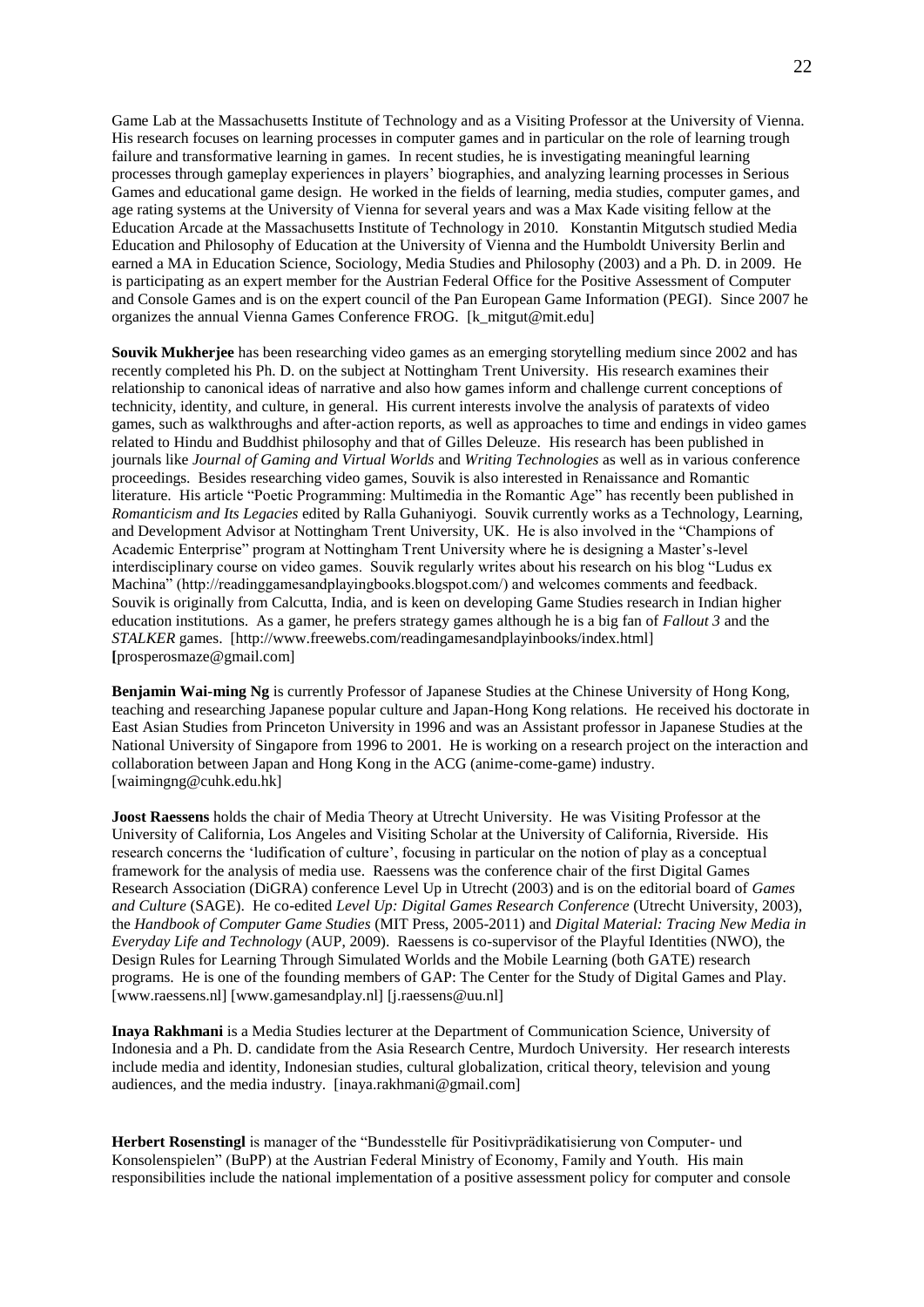games. Rosenstingl has graduated in Computer Game Studies at the Danube University Krems and is co-author of the book *Schauplatz Computerspiele*. [herbert.rosenstingl@bmwfj.gv.at]

**Songsri Soranastaporn** is an Associate Professor in English teaching. She has a BN in nursing, an MA in Applied linguistics from *Mahidol University*, *Thailand* and Ph. D. in Educational Administration and Foundations from the *College of Education, Illinois State University, Illinois, USA*. Her books include *Effective Reading and Writing English Texts*, and her chapters include "Functions to Scientific Writing*:* Shape, Location, & Structure", "Reading Strategies for Radiotherapy Students", "Listen in Situation", "Say it Right", and "Computer Technology in Language Learning and Teaching". She is the Coordinating Editor of "The Association News & Notes Column", *Simulation & Gaming Journal*, Sage Publication. She is the Secretary General of The Thai Simulation and Gaming Association. [http://www.la.mahidol.ac.th/lecturer/Songsri/] [songsrisoranastaporn@hotmail.com]

**Melanie Swalwell** is a scholar of digital media arts, cultures, and histories, and earned her Ph. D. from the University of Technology, Sydney in 2003, for a thesis on aesthetics and technology. Four and a half years teaching and living in Wellington, New Zealand followed, during which time Swalwell undertook extensive research into the history of digital games in New Zealand. This work has yielded a series of experimental and traditional outcomes, including the interactive scholarly essay "Cast-offs from the Golden Age" (*Vectors*, http://www.vectorsjournal.org, 2006); the journal article "The Remembering and the Forgetting of Early Digital Games: From Novelty to Detritus and Back Again" (2007, Journal of Visual Culture"); the book chapters "1980s Home Coding: The Art of Amateur Programming" (2008, *Aotearoa Digital Arts Reader*), "Hobbyist Computing in 1980s New Zealand" (2010, *Return to Tomorrow: 50 Years of Computing in New Zealand*, a NZ Computer Society publication); and most recently an exhibition of historic photographs, "More than a Craze: Photographs of New Zealand's Early Digital Games" (http://www.maharagallery.org.nz/MoreThanACraze, 2010). Swalwell assembled and led the multidisciplinary game preservation team NZTronix (2005-08). The team's preservation pilot is the subject of her article "Towards the Preservation of Local Computer Game Software: Challenges, Strategies, Reflections" (2009, *Convergence*). Her "Early New Zealand Software Database" (2007) continues to provide a basis for research into the history of software, more generally, and its heritage value. After returning to Australia, Swalwell began researching a comparative history of microcomputing between New Zealand and Australia. Archival work towards this project was undertaken at the State Library of New South Wales, where Swalwell was awarded the 2009 Nancy Keesing Fellowship. Swalwell is preparing a monograph from this work, on Homebrew Gaming. Swalwell is Senior Lecturer in Screen and Media, at Flinders University, Adelaide. [melanie.swalwell@flinders.edu.au]

**Cetin Tuker** is an animator, illustrator, instructor, and architect specialized in 3-D animation, interactive multimedia, and motion graphics design. He completed his undergraduate and graduate educations in METU Department of Architecture in 1992 (BA) and 1996 (MA), and also completed his thesis for Doctor of Fine Arts (DFA) in Mimar Sinan Fine Arts University, Department of Graphic Design in 2009. Since 1993 to the present, he has awarded several times for his animations and designs in several fields. He is continuing his teaching career, which started in 1994, as an Assistant Professor in Mimar Sinan Fine Arts University, Department of Graphic Design. In 2007 he published his first book, *From Design to Application: 3D Environment Design*, and in 2007 and 2008, his educational DVDs, *Introduction to 3DS Max* (2007) and *Fluid Simulation with GLU 3D* (2008) were released by The Gnomon Workshop. [cetin\_tuker@yahoo.com]

**Patrik Vacek** is currently a research assistant and Ph. D. candidate at the Department of Education (Faculty of Education), Masaryk University in Brno, Czech Republic. He has an M. A. in Film Studies at the same university and his current research focuses on media and game literacy in Central Europe and video game aesthetics. [patrikvacek@seznam.cz]

**Mark J. P. Wolf** is a Professor in the Communication Department at Concordia University Wisconsin. He has a B. A. (1990) in Film Production and an M. A. (1992) and Ph. D. (1995) in Critical Studies from the School of Cinema/Television (now renamed the School of Cinematic Arts) at the University of Southern California. His books include *Abstracting Reality: Art, Communication, and Cognition in the Digital Age* (2000), *The Medium of the Video Game* (2001), *Virtual Morality: Morals, Ethics, and New Media* (2003), *The Video Game Theory Reader* (2003), *The World of the D'ni: Myst and Riven* (2006), *The Video Game Explosion: A History from PONG to PlayStation and Beyond* (2007), *The Video Game Theory Reader 2* (2008), *Before the Crash: An Anthology of Early Video Game History* (2012), the two-volume *Encyclopedia of Video Games: The Culture, Technology, and Art of Gaming* (2012), *Building Imaginary Worlds: The Theory and History of Subcreation* (forthcoming from Routledge), and *The Routledge Companion to Video Game Studies* (forthcoming), and two novels for which he has begun looking for an agent and publisher. He is also founder and co-editor of the